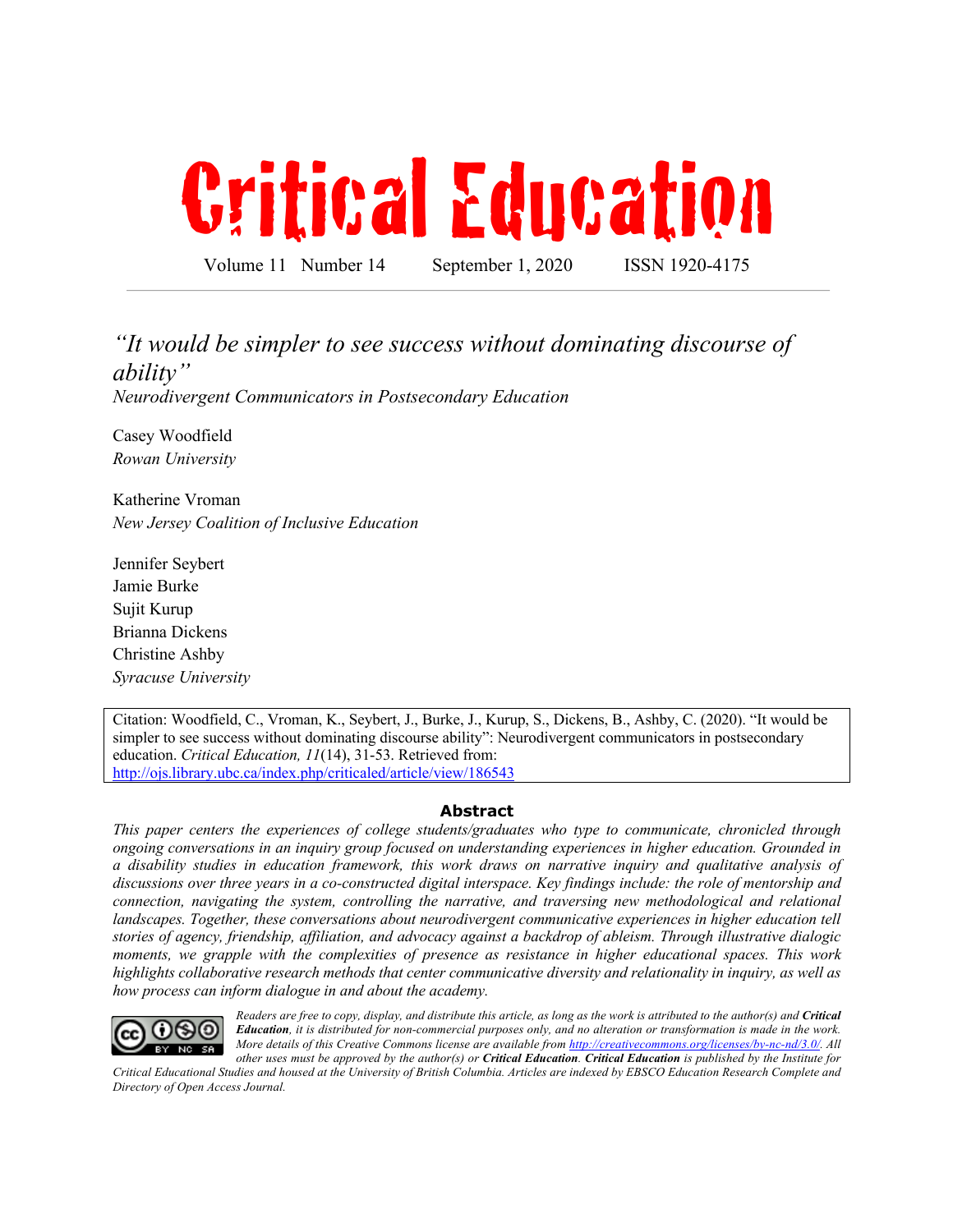*"Congratulations! You've Been Accepted…" These are some thoughts I have collected about the college experience for me. Perhaps some might be helpful. I do remember being of excellent excitement after being accepted to University…*

This inquiry hinges on collected thoughts and illustrative conversational moments. Grounded in a disability studies in education (DSE) framework, this work draws on narrative inquiry and DSE-informed qualitative methods to analyze discussions about college experiences of neurodivergent students who type to communicate. As co-inquirers with varied relationships to the academy, we gathered regularly using the chat function of Google Hangouts<sup>TM</sup> over three years. Our conversations about neurodivergent communicative experiences in higher education tell stories of agency, friendship, affiliation, and advocacy against a backdrop of ableism. Through dialogic moments, we grapple with complexities of presence as resistance in higher education. This work also highlights the methodological process of research centering communicative diversity and relationality, and illustrates how that process informs dialogue about the academy. The following questions frame our inquiry: What are the postsecondary experiences of neurodivergent students/graduates who type to communicate? What does participation look/sound/feel like when centering multimodal communicative methods? What does dialoguing across time and space reveal about the status and possibilities of rethinking higher education contexts?

#### **Literature Review**

#### *Autism, Neurodiversity, and Neurodivergent Communication*

We prioritize communication and inclusion as fundamental human rights (UN General Assembly, 2007), honoring the multi-faceted, intersecting, and embodied experiences of people who communicate in non-normative ways in a world that privileges speech (Ashby & Woodfield, 2019). While our inquiry group includes members who are inside and outside of autistic experiences and claim those identities in various ways, we share common perspectives on the value of neurodiversity (Walker, 2014). Autism has historically been constructed by neurotypical professionals as deficit, mirroring the ways disability has been pathologized (Biklen, 2005). In this paradigm, individuals with autism who type to communicate,<sup>1</sup> and receive communication, regulation, and organizational supports to do so, face unique challenges related to questions of authorship and, thus, competence (Ashby & Causton-Theoharis, 2012; Biklen & Burke, 2006; Peña, 2019). Presumptions of incompetence, grounded in the ableist assumption that thinking is dependent on speaking, have contributed to inequitable educational opportunities and perpetuated restrictive notions of intelligence (Biklen & Burke, 2006; Taylor, 2018).

The work and experiences of autistic scholars, authors, and activists committed to the larger neurodiversity movement are shifting the narrative about autism. Of particular relevance to our

<sup>&</sup>lt;sup> $1$ </sup> We had significant discussions regarding language used to describe ourselves, one another, and communication modalities. We use the phrase "typing to communicate" to refer to communication modality used by the authors who do not rely on speech, as well as "multimodal" to capture the fluidity of communication modalities. We alternate between person-first and identity-first language to reflect the range of terminology employed throughout the project, honoring individual preferences with regards to self-representation.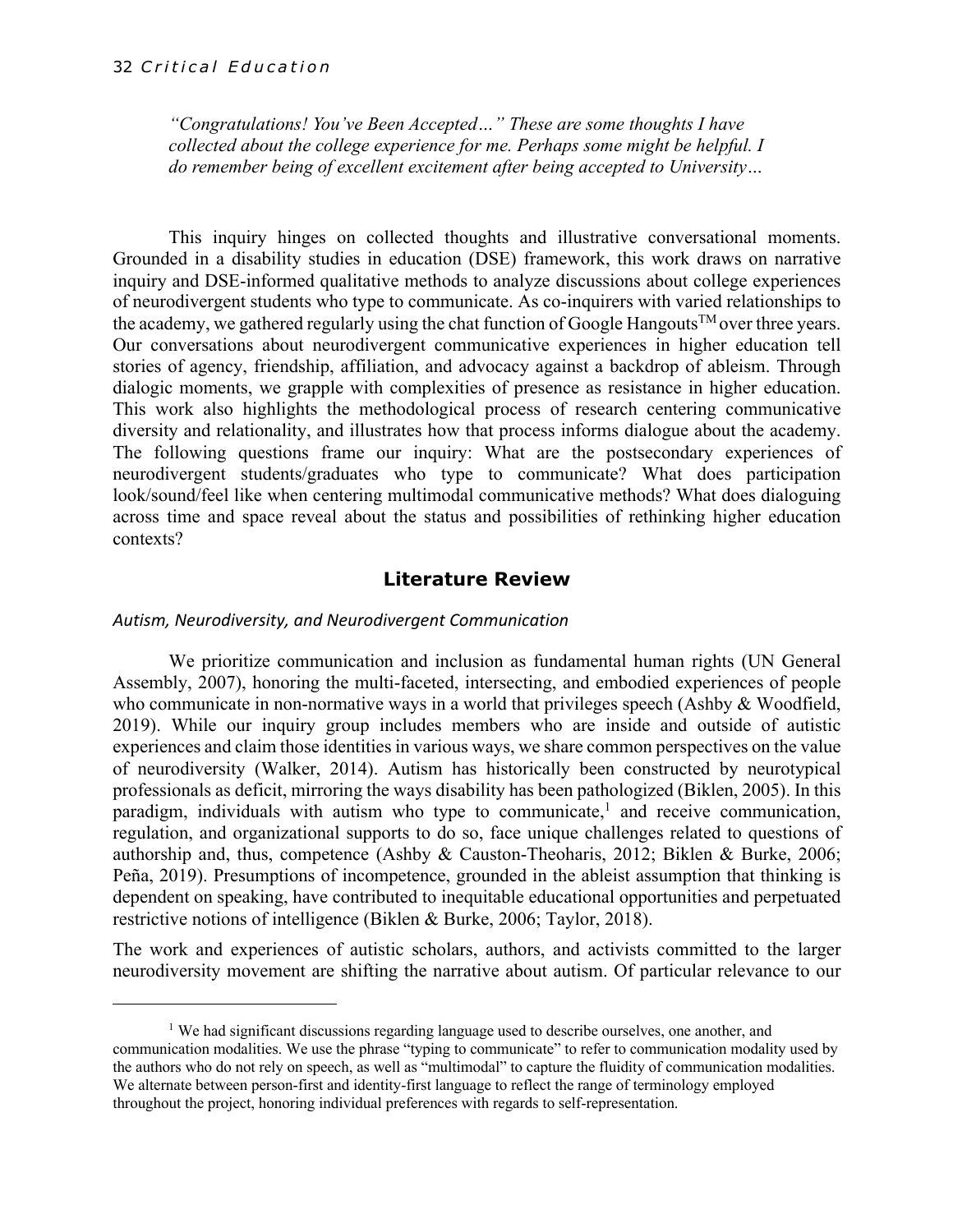inquiry are the stories of individuals with autism who have learned to type to communicate who call for a widened lens on what constitutes "communication" (Savarese, 2019). Primary accounts captured in books, (Biklen*,* 2005*;* Higashida, 2013; Sequenzia & Grace, 2015; Peña, 2019), blogs (ASAN; Ido in Autismland; Radical Neurodivergence Speaking) documentary films (Biklen & Wurtzburg, 2010; Savarese & Rooy, 2017; Wurtzburg, 2004) and qualitative research (Bacon, Orsati, Khater & Floyd, 2017; Broderick & Kasa-Hendrickson, 2006; Rubin et al. 2001) serve as resistance to the pathological perspective. These works put forth counternarratives of lived experiences with neurodivergence and multimodal communication, and model inclusivity in representation. Aptly, the field has begun to acknowledge that sensory and motor experiences, long described by autistic people, create barriers to communication and engagement (Donnellan, Hill, & Leary, 2013; Savarese, 2013; Torres et al., 2013). Such work lends additional credence to the ways that autism has been socioculturally constructed, and the challenges that autistic people experience with *performance* (Kliewer, Biklen & Petersen, 2015). This body of scholarship points to the urgency and power of presuming competence in constructing opportunities for autistic and neurodivergent people to actively contribute across multimodal forms of communication (Ashby & Woodfield, 2019; Biklen & Burke, 2006). It also reflects the continued need for (re)centering the disability rights mantra, "nothing about us, without us" (Charlton, 1998), particularly in research.

#### *Communicative Ableism in the Academy: A Disability Studies in Education Lens*

Students with disabilities, including those on the autism spectrum, represent a growing population in higher education (NCES, 2010). With data from over 100,000 participants, the National Longitudinal Transition Study 2 (2009) reports that only about 30% of students on the autism spectrum access some form of postsecondary education (Newman, et. al, 2009). Statistics are less clear about autistic students who use augmentative and alternative communication (AAC) (Ashby & Causton-Theoharis, 2012; Zisk & Dalton, 2019). There is also an identified need for faculty professional development on autism, communication, and inclusive pedagogy grounded in Universal Design for Learning (Austin, Pena & Brennan, 2017). Nonspeaking or unreliably speaking autistic college students who type to communicate face barriers to inclusion such as: presumptions of incompetence, questions of authorship based on mode of communication, and tenuous access to support (Ashby & Causton-Theoharis, 2012). They also report a dearth of visibility and mentorship from similarly situated peers who have navigated higher education (Capozzi, Barmache, Cladis, Peña & Kocur, 2019).

Acknowledging this gap in research and practice, we embarked on this inquiry with lessons learned from our previous work and a commitment to resisting ableist forces that continue to render the presence of autistic students who type to communicate in college anomalously. This inquiry employs a disability studies in education (DSE) framework through which we make meaning of ableism in higher education. DSE scholars turn a critical eye to universal expectations of performance. For instance, college students are often expected to demonstrate knowledge through oral participation, a communication modality predicated on an ableist presumption of speech as present and preferential (Ashby & Causton-Theoharis, 2012; Hehir, 2005). Participation of students and faculty who type to communicate necessitates that higher education spaces shift to make room for communicative diversity and highlights consequences when such individuals are left out (Ashby & Woodfield, 2019). Thus, presence of neurodivergent communicators counters socially and culturally reproduced space in the academy. As Dolmage (2017) notes, "we have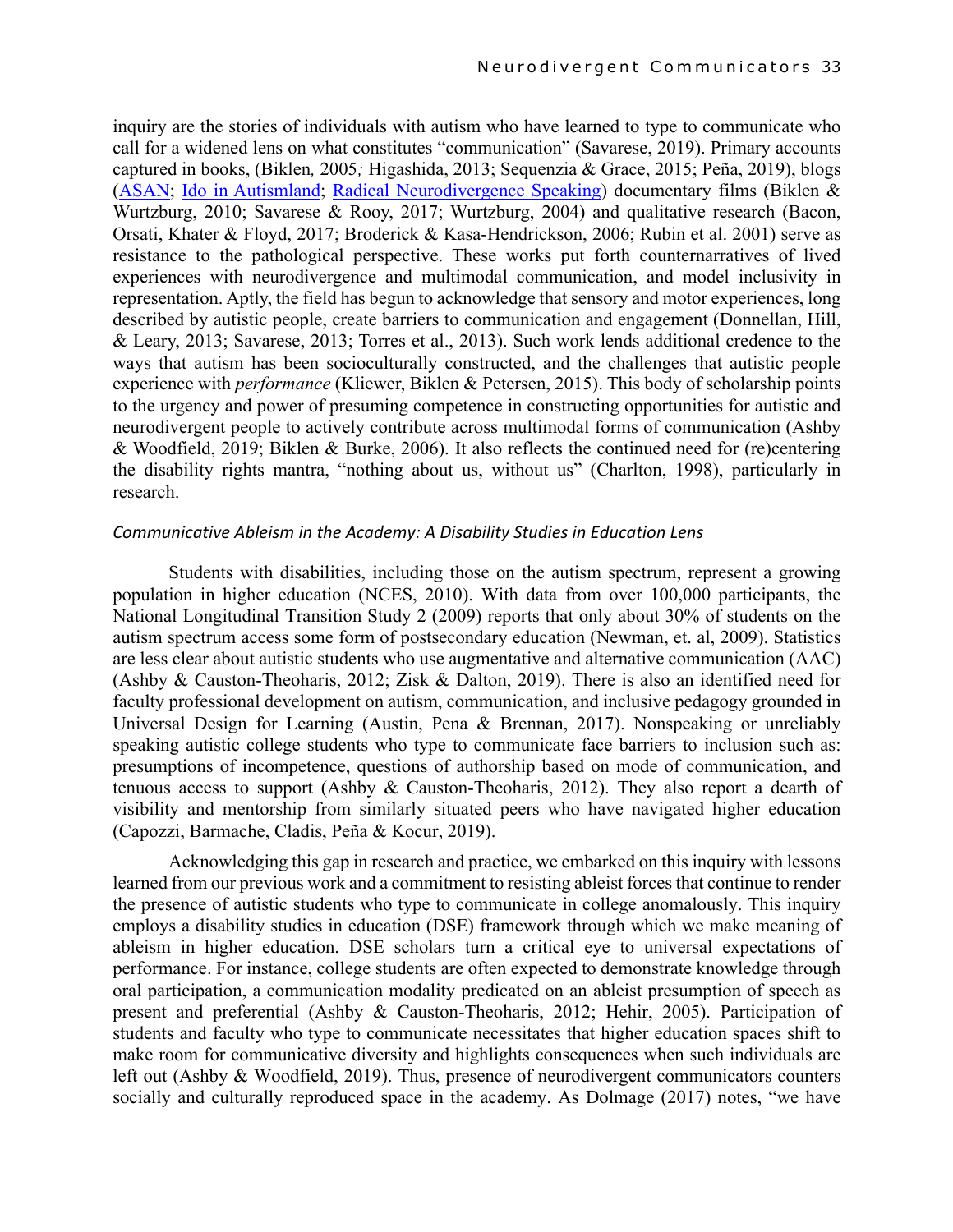focused on very few literacies and modes for expression for far too long. It follows that students who think and communicate differently have been suppressed and silenced through our teaching (p. 111)." Our project aims to disrupt that pattern.

#### **Methods**

This research draws on narrative inquiry (Clandinin, 2013; Kim, 2016) and DSE-informed qualitative methods to co-construct and analyze conversations about college over the course of three years as an inquiry group (Myers, 2019; Woodfield, 2016). Narrative inquiry is a relational methodology in which researchers and participants coexist in the midst of each other's lives as coinquirers; relationships shape the landscapes of inquiries. Paired with disability studies-informed work on centering and reclaiming disability in qualitative research (Kershbaum & Price, 2017; Lester & Nusbaum, 2017), our methodological choices are guided by and contribute to storied experiences and conversations.

#### *The Co-inquirers*

As co-inquirers, we wear multiple hats of mentor, colleague, friend and coauthor. We are united by the origins of our relationships as members of a training and technical assistance institute doing work around communication and inclusion. In Table 1, we represent ourselves as communicators, contextualize our current relationships to the academy, and detail our roles in this project.

| raole 1. The Co mgan cro |                                                                                                                                 |                                                                                                 |                                                     |                                                                                 |
|--------------------------|---------------------------------------------------------------------------------------------------------------------------------|-------------------------------------------------------------------------------------------------|-----------------------------------------------------|---------------------------------------------------------------------------------|
| <b>Name</b>              | Communicative<br>characteristics                                                                                                | <b>Recent/Relevant</b><br>degree                                                                | <b>Current</b><br>relationship to<br>academy        | <b>Project role</b>                                                             |
| <b>Sujit</b>             | Non-speaking<br>person who types to<br>communicate                                                                              | A.S. Business<br>Administration                                                                 | Trainer, presenter,<br>and advocate                 | Conversational<br>Co-inquirer                                                   |
| Jamie                    | Speaker and typer<br>having challenges<br>utilizing only one<br>system of seeing the<br>ability to intelligent<br>communication | B.A. Religion and<br>Society                                                                    | Consultant,<br>trainer, presenter,<br>and advocate  | Conversational<br>Co-inquirer                                                   |
| Jenn                     | Non-verbal<br>individual with<br>autism                                                                                         | M.S. in Cultural<br>Foundations of Ed.<br>C.A.S. Disability<br><b>Studies</b><br>BA, Psychology | Consultant,<br>trainer, presenter<br>and advocate   | Conversational<br>Co-inquirer                                                   |
| <b>Katherine</b>         | Non-autistic<br>speaking person                                                                                                 | Ph.D., Cultural<br>Foundations of Ed.,<br><b>CAS Disability</b><br><b>Studies</b>               | Educational non-<br>profit inclusion<br>facilitator | Conversational<br>Co-inquirer;<br>Logistical<br>facilitator of<br>inquiry group |

#### *Table 1. The Co-inquirers*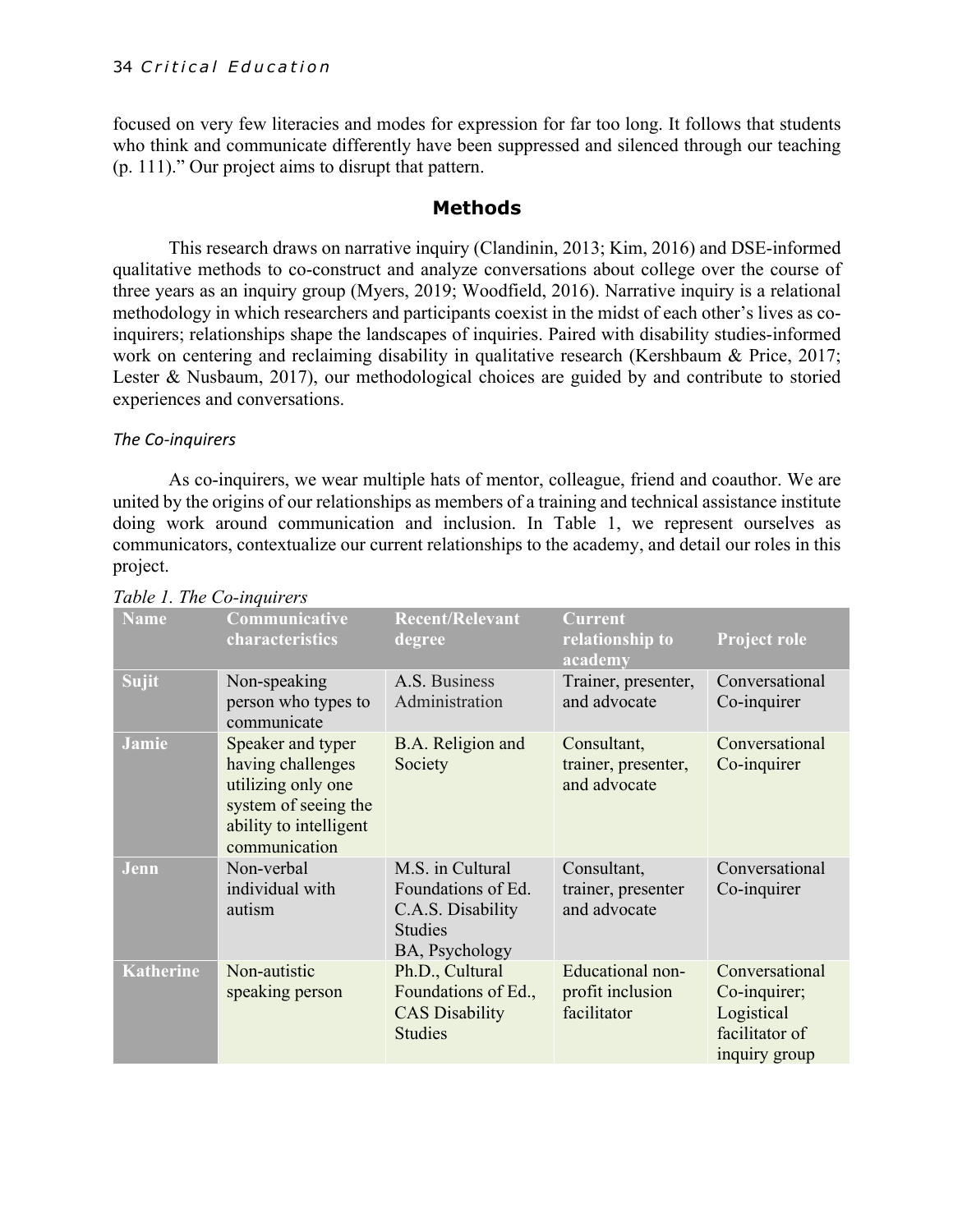| <b>Name</b>    | Communicative<br>characteristics             | <b>Recent/Relevant</b><br>degree                                                                                          | <b>Current</b><br>relationship to<br>academy        | <b>Project role</b>                                                                                         |
|----------------|----------------------------------------------|---------------------------------------------------------------------------------------------------------------------------|-----------------------------------------------------|-------------------------------------------------------------------------------------------------------------|
| Casey          | Non-autistic<br>speaking person              | Ph.D., Special and<br>Inclusive Education,<br>C.A.S Disability<br><b>Studies</b>                                          | Assistant<br>Professor                              | Conversational<br>Co-inquirer;<br>Facilitator of<br>inquiry group                                           |
| <b>Christy</b> | Non-autistic<br>speaking person              | Ph.D., Special and<br>Inclusive Education;<br>C.A.S, Disability<br><b>Studies</b>                                         | Associate<br>Professor;<br>Director of<br>institute | Co-Inquirer with<br>a focus on<br>design and<br>analysis                                                    |
| <b>Brianna</b> | Neurodivergent<br>multimodal<br>communicator | M.S., Special<br>Education; CAS,<br>Disability Studies;<br>Ph.D., Special and<br><b>Inclusive Education</b><br>in process | Doctoral student                                    | Co-Inquirer with<br>a focus on<br>design, analysis<br>and ongoing<br>conversation<br>about inquiry<br>group |

We cannot ignore discrepancies of power and privilege among us, particularly regarding primary communication modalities and connections to the academy. While our inquiry aims to disrupt these power dynamics, we are situated within them, especially considering the form the work takes as an academic manuscript and the differential benefits of publishing.

#### *Data Collection*

The data, or field texts, for this inquiry are drawn from 44 inquiry group conversations that took place over 36 months in a co-constructed digital interspace via Google Hangouts™ chat. This virtual meeting platform allowed us to center typing as a communication modality, while disrupting ableist norms of what constitutes design, participation, and product of research through collaboration across neurodiverse ways of being and communicating (Lester & Nusbaum, 2017; Teachman, McDonough, Macarther, & Gibson, 2017). Conversations ranged from 60-120 minutes and all contributions were typed. Discussions followed cycles of the academic calendar and occurred weekly (year one), bi-monthly (year two), and/or monthly (year three). Two meetings occurred in person, but relied on Hangouts™ to remain rooted in a commitment to decentering speech. Jamie, Jenn, and Sujit also shared supplemental materials about their respective college experiences, such as topical presentations, reflective writing and conversation, and collaboration on developing and presenting preliminary themes (Year One).

#### *Analysis*

Analysis of inquiry group conversations, our hangouts, was an iterative process. Records of all conversations were archived and coded in Dedoose and by hand. As co-inquirers primarily responsible for facilitating logistics of our hangouts, Casey and Katherine took leadership roles in initial coding. They each conducted independent inductive analysis to identify resonant threads across topics discussed over time regarding higher education experiences (i.e. accommodations). They then collapsed the threads, and identified sets of illustrative moments within each. In a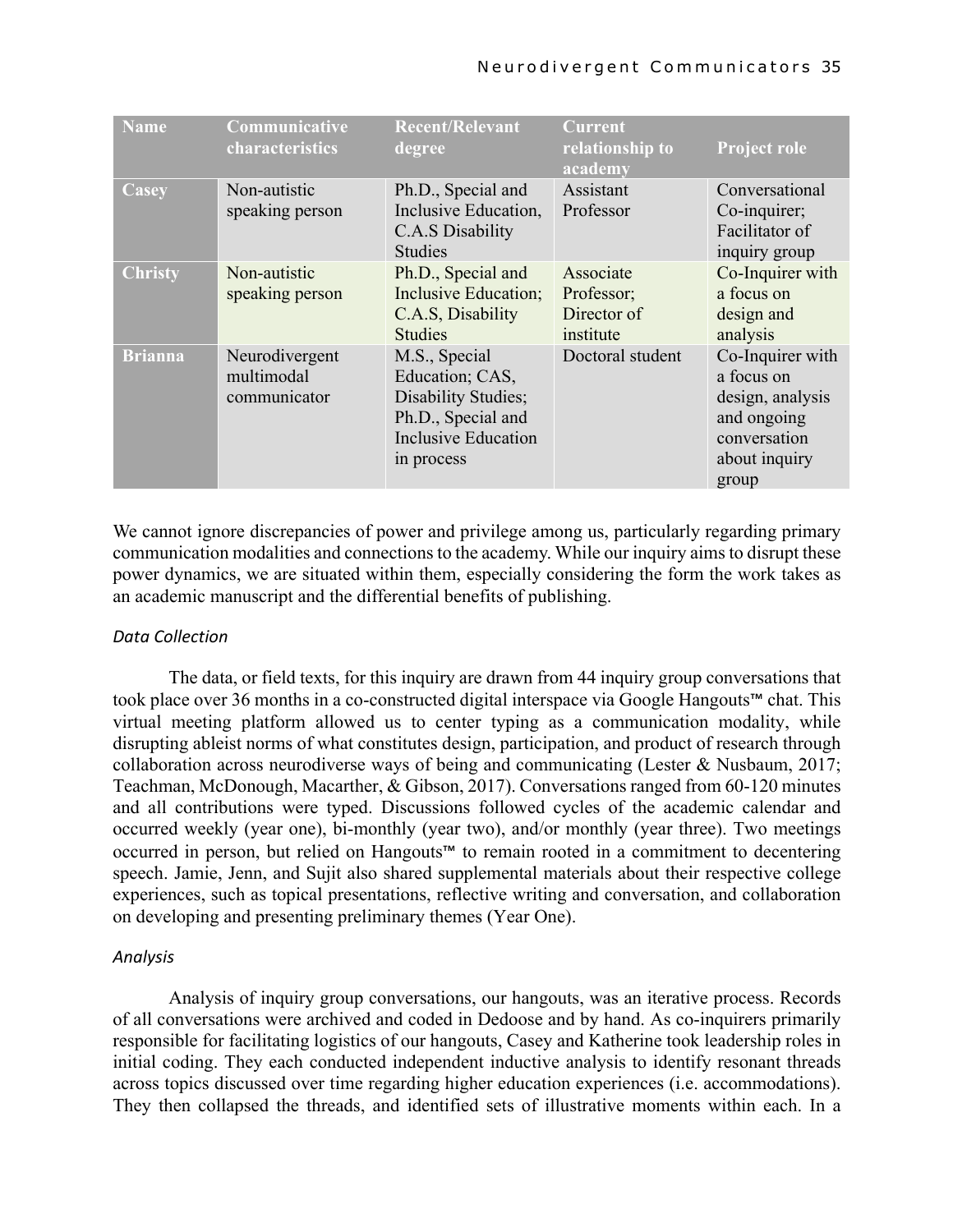collaborative second pass of coding, they identified proposed functions of each illustrative moment (i.e. navigating systems). Once proposed resonant threads and moments were identified, conversational co-inquirers contributed deeper analysis, final selection and interpretation of thematically representative excerpts, and functions of illustrative moments. Each of the five "conversational co-inquirers" also chose one thread of personal salience and composed an autoethnographic reflection in response as part of the analysis, situating the writing process as an inextricable part of inquiry (Ellis & Bochner, 2000, Richardson, 1994). We include these autoethnographic writings as introductions to each finding. The conversational co-inquirers led decision making about representation of excerpts. For instance, it was an intentional, collective choice to leave grammar and punctuation inconsistencies in excerpts. Our virtual chats were informal, and reflect individualized approaches to efficiency and relationality during conversations. This is one way we push back against the constraints of academic writing, acknowledging the ways we also uphold it. Co-inquirers Christy and Brianna offered a final layer of analysis, contributing to interpretation, organization, and critical feedback on identified threads and illustrative moments.

This analysis process reflects our consciousness that methodological decisions have consequences on interpretation and representation (Dindar, Lindblom & Kärnä, 2017). The varied roles across co-inquiries were guided by interests and ongoing conversation. Intentional efforts were made to ensure that the process was not driven solely by those formally connected to institutions of higher education, while also considering equitable division of labor to honor varied relationships and priorities in the academy. For example, Casey and Katherine's larger role in initial coding rounds reflects their methodological training, logistical leadership, and expressed preferences of the other conversational co-inquirers, who chose to review data after the initial analytical pass so there was a well-defined set of ideas to discuss. We acknowledge that these decisions have implications on findings presented; our negotiations around process were part of the inquiry and invite additional analysis in their own right.

The resulting resonant threads are revealed through illustrative dialogic moments—small stories (Georgakopolou, 2006)—that center experiences navigating college as neurodivergent communicators. In the following section, we lay out how experiences of: 1) Mentorship, 2) Navigating systems, 3) Controlling the narrative, and 4) Negotiating methods and relationality can disrupt ableism and inform future practice in the academy.

#### **Findings**

Inquiry group conversations, "our hangouts," highlighted how individuals who type to communicate navigated and pushed back against systems and structures of higher education, accompanying barriers, and inherent possibilities by carving out purposeful, accessible spaces for themselves and those who will come after them.

#### *Mentorship: Sharing Experiences*

*I entered undergraduate studies in an unconventional way, having experienced only selfcontained special education classes, a sheltered workshop, and a day habilitation setting. The way out of these settings began when I was 24 years old and introduced to supported typing. At the age of 27, the way into undergraduate studies turned out to be as challenging as the way out. Meeting*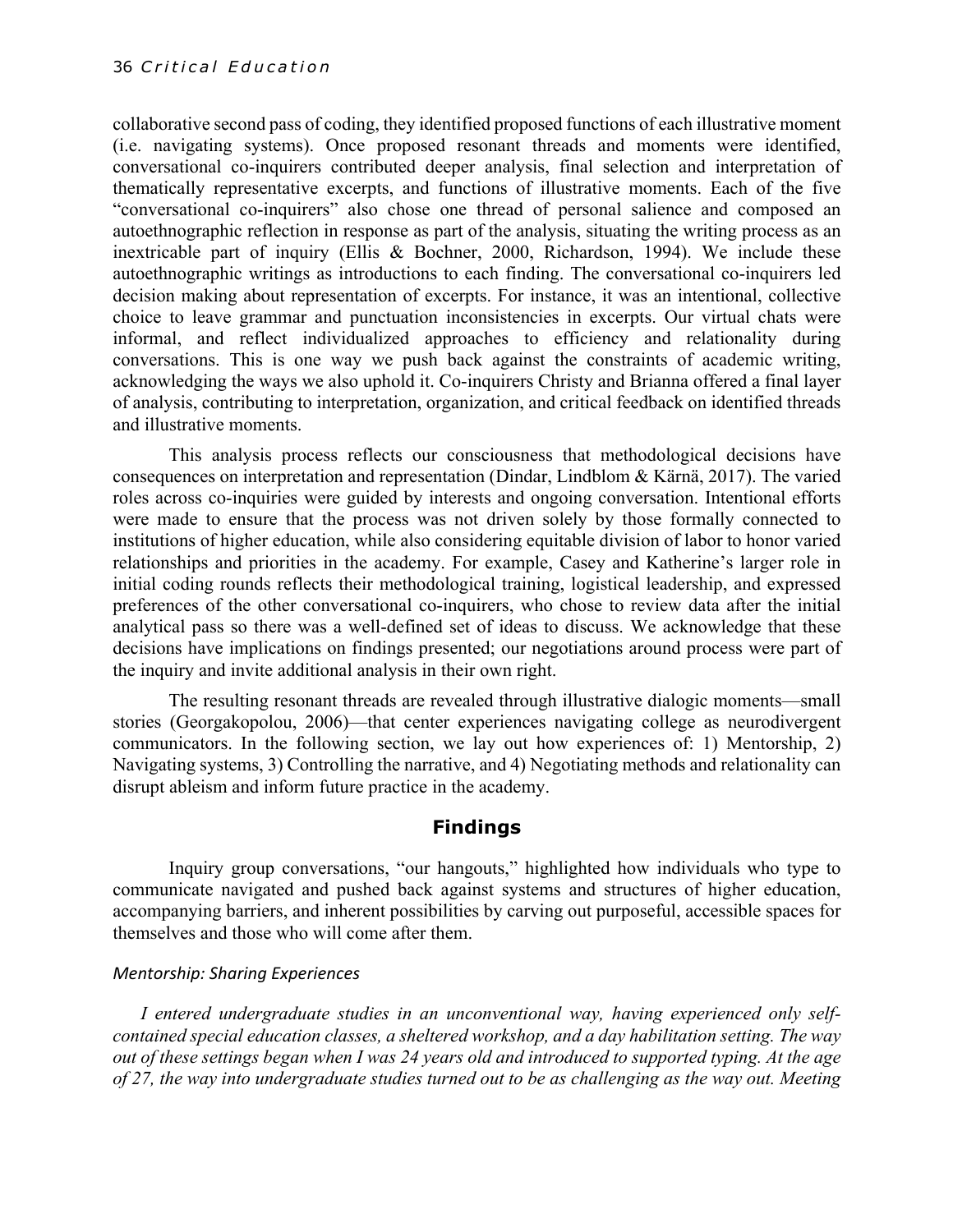*a group of people who communicated as I did, was truly enlightening. Looking back on my experience, I think the factors that contributed to the group's success were:*

- *Total acceptance as an individual*
- *The presumption of competence*
- *Belief in their authenticity of their communication*
- *The use of an inclusive setting, shared decision making and the right to be listened to*
- *Mindful of their sensory issues in the group*
- *Gathering around a table at our meeting place and appreciate the variety of thoughts shared. Everyone had an opportunity to give advice. The sharing was touching. Trusting each other offered a positive foundation.*

*As a mentor for this group, I found peace, acceptance and trust. I was a leader. Taking on a leadership role presented a newfound learning experience for me by helping to develop selfconfidence not only participating in my college courses but in the classroom. Mentoring this group over the course of time, friendships loomed; for many of us, it was the first experience for us to rise to another level of communication and inclusion, to be free and have times each month to look forward to having these individuals become important in our lives. Having autism we are not known for touchy-feely and hug kind of friendship; encouraging physical touch, such as a hug, for some reasons because of our sensory issues and others can be simply, we do not like to be touched! This translates to neurotypics also, not only those with autism. This group felt more freedom and choice by using our devices and expressing our happiness to see folks by coming back and having another enjoyable session. We also presented at several conferences as a group and individuals. We invited many visitors to speak with us at our meetings: state representatives, a psychologist, and several well-known advocates. I've spent a good part of life sharing topics of My Journey, Autism, Motor planning, Independence/Interdependence, Communication, Presuming Competence, Inclusion, UDL/providing accommodations in learning. It is important to me to present on these topics because I am sharing pure facts not inflated statistics!*

*Having more life experiences, I find that mentorship begins to separate as an issue solved in a friendship. In the case of Jamie and Sujit, I have had a friendship with Jamie for many years. We have common ground because of shared experience and our years in college. Sujit is much younger, enthusiastic, and I enjoy his love and energy for learning as I do. So with this awesome time on Hangouts*™ *we three have pulled our individuality into a forever friendship. —Jenn*

#### *"Encouraged by Your Good Experience": Shared Context*

From early on, our hangouts became a space for mentorship. As a new college student, Sujit often sought input on access, accommodations, and relationships in college, illustrated in the excerpt below as he inquired about Jenn's past experiences at a college to which he was considering transferring.

**Sujit:** Hi Jenn. How very good to know you went to [a private four-year] College, how was your experience there? I will be transferring there in another year or more. I am just getting myself prepared.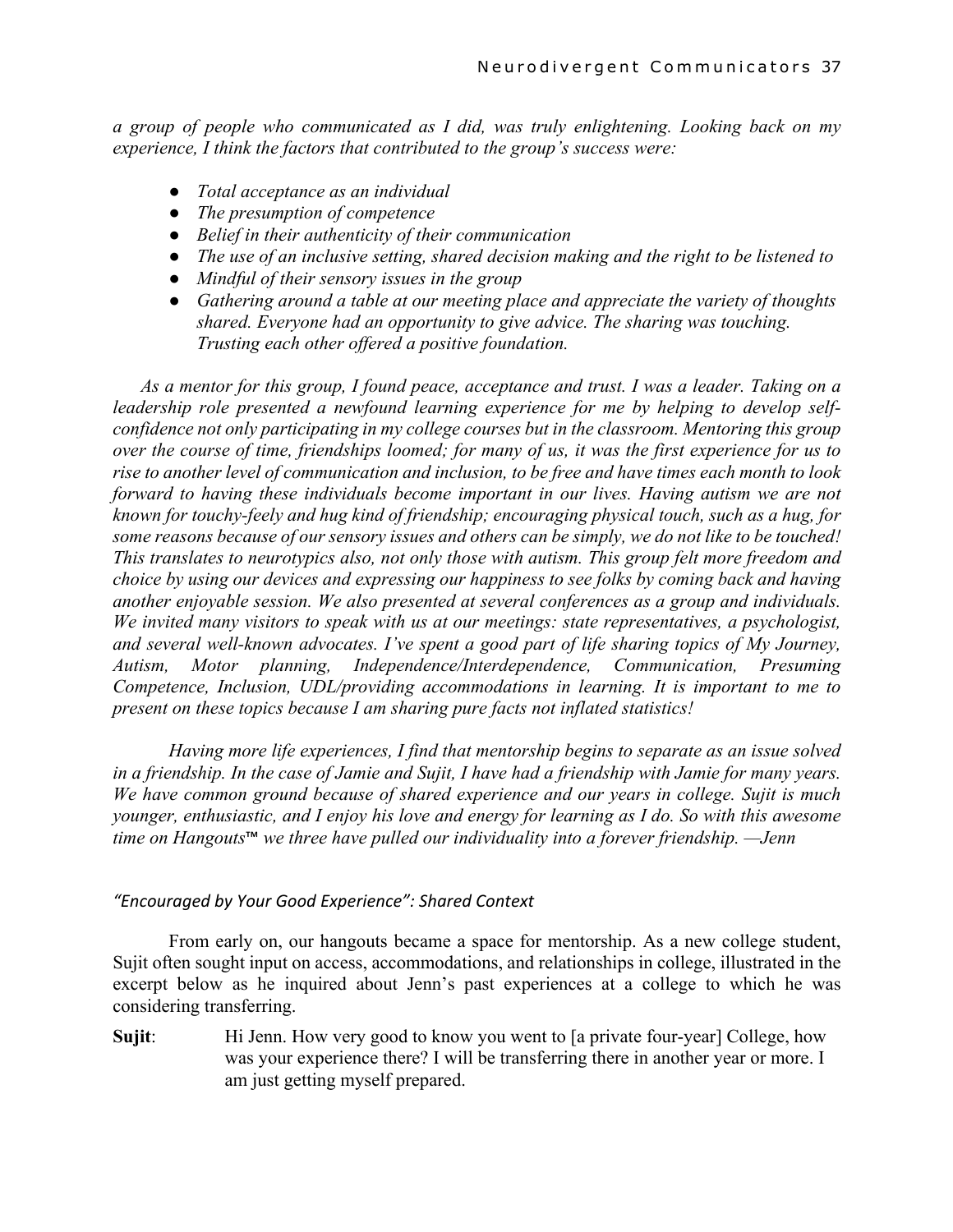#### 38 *Critical Education*

| Jenn:  | I loved [private four-year college], Sujit, but the students did not know how to<br>approach me.                                                                                                                     |  |  |
|--------|----------------------------------------------------------------------------------------------------------------------------------------------------------------------------------------------------------------------|--|--|
| Sujit: | Maybe I shall go and visit the college sometime.                                                                                                                                                                     |  |  |
| Casey: | Sujit, you've never been before?                                                                                                                                                                                     |  |  |
| Sujit: | I am encouraged by your good experience. No, I have not been there as of yet.                                                                                                                                        |  |  |
| Jenn:  | Visiting is a great move. I have names of professors who are the best.                                                                                                                                               |  |  |
| Sujit: | I should take those names from you. Maybe I shall go visit next summer.                                                                                                                                              |  |  |
| Jenn:  | Sujit, my thoughts for visiting is not summer or breaks, the profs are gone then.<br>My thoughts are to email them and find out their availability and to coordinate<br>your schedule with theirs.                   |  |  |
| Sujit: | I shall email and check during the spring and make some visits planned.                                                                                                                                              |  |  |
| Jenn:  | Wise man.                                                                                                                                                                                                            |  |  |
| Sujit: | Meanwhile I would take your prof's contact details. If you are ok to share.                                                                                                                                          |  |  |
| Casey: | It's really nice when you know others who have been to the same college so you<br>can get this kind of info ahead of time.                                                                                           |  |  |
| Sujit: | It also helps that they are already exposed to our method of communication. That<br>is what I have to always explain at [the community college]. But luckily I have<br>had great professors so it was not a problem. |  |  |

The conversation revealed the value Sujit placed on shared contexts and his perception of the labor required to prepare himself and the college community for his presence. Jenn offered honest feedback about her experience with hesitant peers on campus, and advice about strategically planning visits and relationships with particular professors. As Casey suggested, these interactions seemed representative of those expected between a new college student and an alumna from the same campus. Yet Sujit's punctuating response, "it also helps that they are already exposed to our method of communication," ensured that the nuances of being a student who types to communicate remained inextricably connected to his decisions and relationships in higher education. Jenn's allusion to ableism at interactional and institutional levels suggested that his preparatory efforts were indeed necessary as he entered this new space. She also later offered that she had a different experience building relationships with "fellow grad students I admired and accepted and included me."

#### *Reflections and Planning*

Sujit's desire for support from similarly situated mentor-friends propelled our conversations forward, yet often initiated reflections on the past and its shadows in the present. Consider the following:

**Jamie**: Love these ideas we share, i would like to have had an ally in my typing world.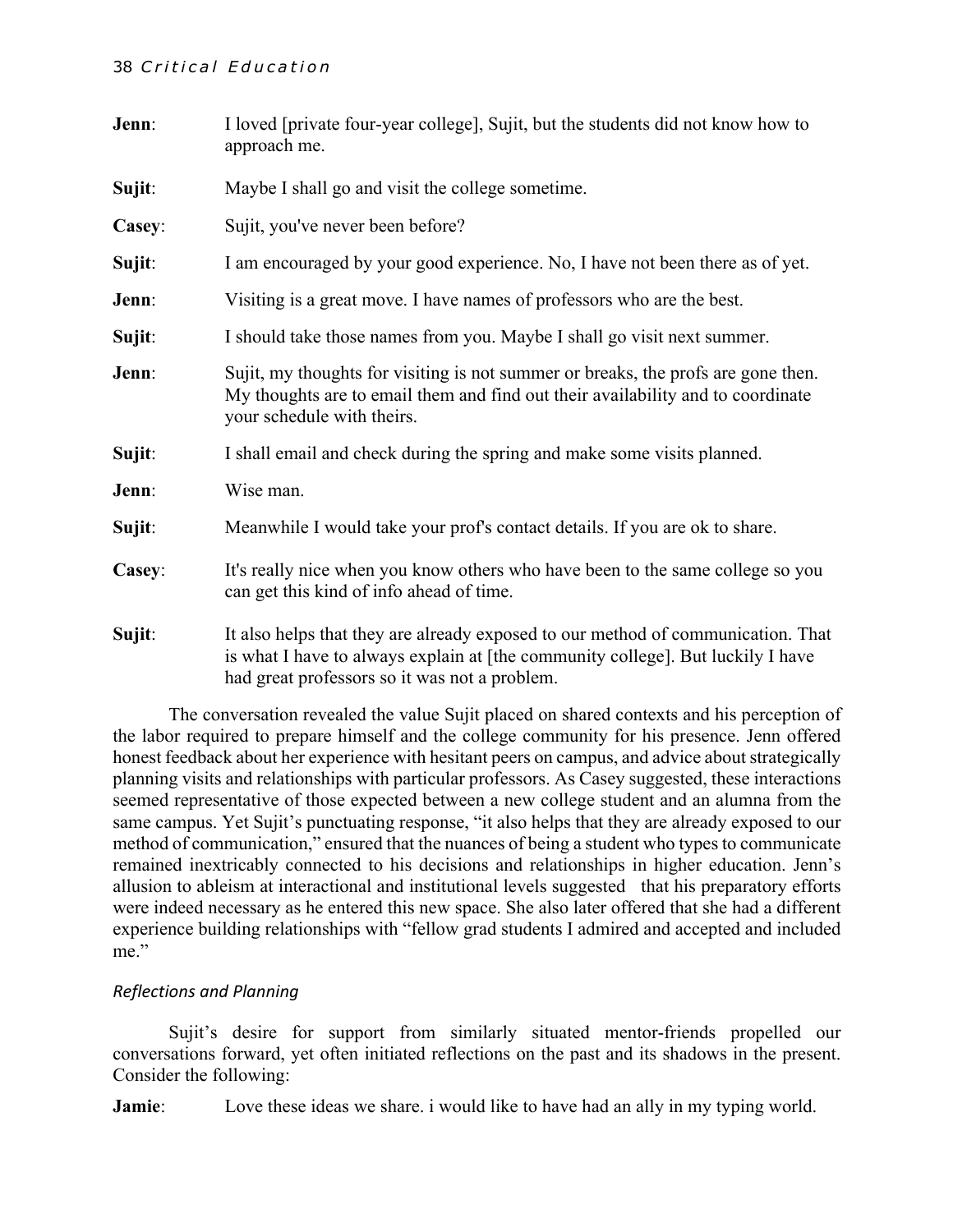difficult to be alone in that.

| Jenn:  | You guys will always have Jamie and me as your backups                                                                                                                                                                |
|--------|-----------------------------------------------------------------------------------------------------------------------------------------------------------------------------------------------------------------------|
| Jamie: | Jenn does it seem more than long where we would talk about the road to being<br>more than just typers at a college?                                                                                                   |
| Casey: | Well that's what we are hoping to do create spaces for all of you to draw on one<br>another's experiences as resources and allies.                                                                                    |
| Jamie: | Sujit i desired to take a communication course but they did not accept [my]<br>communication method]. you are very fortunate to be there. i love your<br>opportunities.                                               |
| Sujit: | Jamie, your advice about talking to the prof before the course started was helpful.                                                                                                                                   |
| Jamie: | Sujit, having the courage to see them at times made me nervous but the<br>connection seemed to open not just the mind but the willing heart. do you wonder<br>if our physical selves seemingly are changed from this? |

Having already traversed the landscape of undergraduate and graduate programs, respectively, Jamie and Jenn had points of reference for supporting others. Jamie's wistful wish for a typing ally punctuated by Jenn's insistence that she and Jamie will "always" be there as "backups" for Sujit illustrated that access to informed guidance from mentors was not part of their college experiences. A hangout over a year later demonstrated how Sujit's experiences intersected with Jenn and Jamie's past and present, creating opportunities for reciprocity.

| Jamie: | Jenn how are you feeling now that you are done with college?                                                                                                    |  |  |
|--------|-----------------------------------------------------------------------------------------------------------------------------------------------------------------|--|--|
| Jenn:  | Lost I miss college so much.                                                                                                                                    |  |  |
| Jamie: | my mom called me in to see a memory alert on Facebook. it was your graduation<br>and we cheered for you.                                                        |  |  |
| Sujit: | I want to talk about how to be a better communicator. I always struggle to be in a<br>group of speaking people and be more person who can get on equal footing. |  |  |
| Jenn:  | Envy you Sujit.                                                                                                                                                 |  |  |
| Jamie: | I did love college as well. Hard to feel completed for me.                                                                                                      |  |  |
| Casey: | I do get that lost feeling too, Jenn.                                                                                                                           |  |  |
| Jamie: | Sujit it took me many eras to understand it will not be normally equal. i dearly<br>feel ok with that now.                                                      |  |  |

Jamie's final comment to Sujit reflected a confidence that, he suggested, took time and experience to develop. Yet as Sujit's question indicates, the structures and struggles of communicative ableism loom large, later adding: "Best to reconcile as you say Jamie. But it is tough for me now." While space does not allow for replication in its entirety, this conversation epitomizes how college offered experiences both Jenn and Jamie continued to long for, while simultaneously raising critical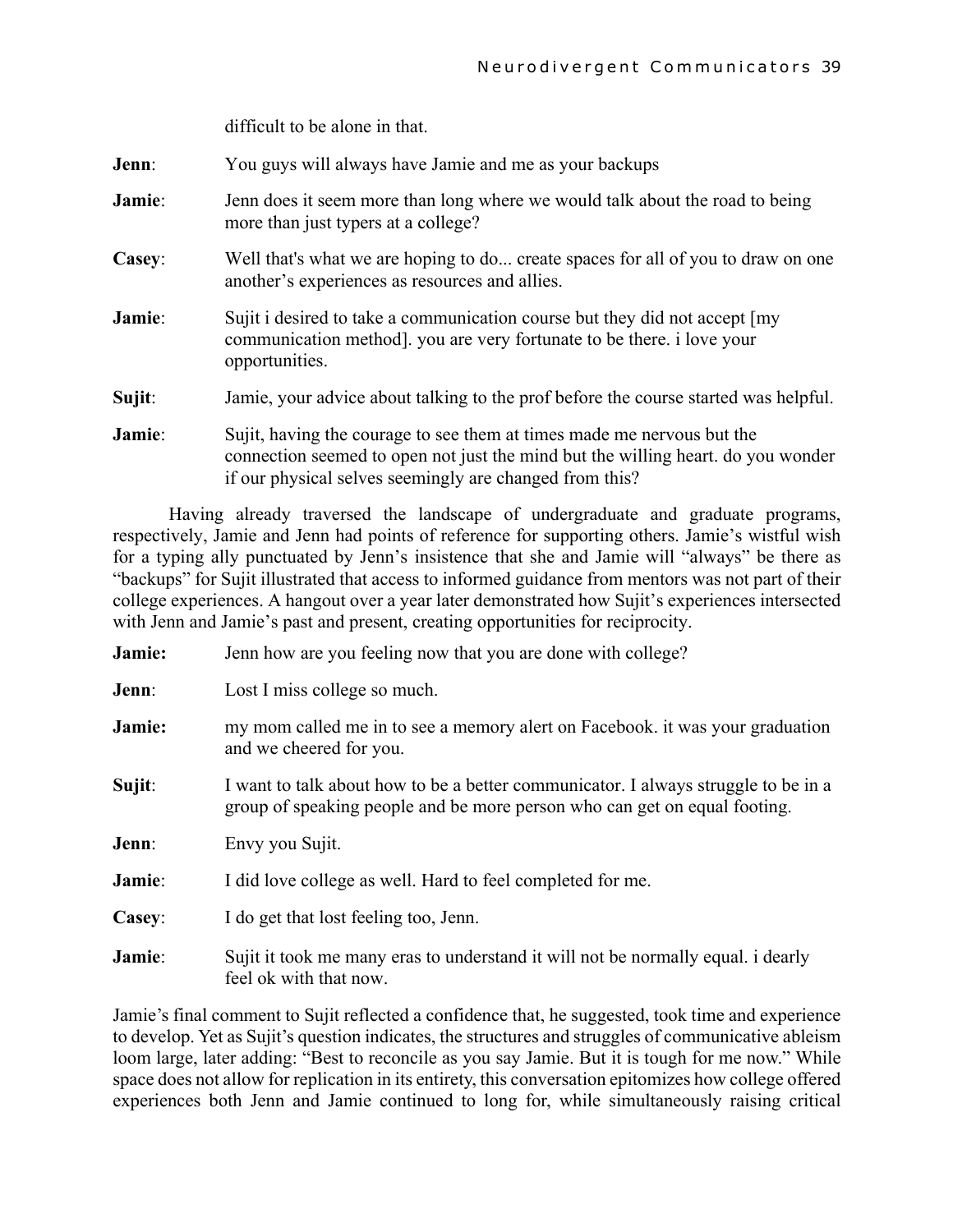#### 40 *Critical Education*

questions about the consequences of ableist expectations and practices, particularly those that hinge on speech.

#### *Navigating Systems: Access as Multidimensional and Interactional*

*I got mostly all that I wanted during my course study at [community college]. During my first semester some hitches were encountered during my math testing as the role of my support person was not understood. The proctor they appointed would be supporting me [in place of my trained communication partner] at the testing center. That did not work. The matter had to be sorted out at the board level. So it was decided that I would do my exams at the testing center in a soundproof cubicle with my support person. The cubicle had a camera for monitoring and a computer. But the last two semesters was allowed to take my tests in my classroom with my peers. That was very helpful to be near my friends and my teacher.*

*Sometimes I would be accommodated in adjacent available room to give me more space to relax in between [test questions]and take a break. My professor would drop in between to check on me. I saw over a period of time there was more awareness in the people I met of my very different way of being and interacting. Whenever I vocalized my professor would get the cue that I needed to say something and give me the opportunity to participate in the discussion. My letter of introduction at the beginning of the semester to the professor and my support person advocating for me helped. I feel that there needs to be so many different advocacy and awareness needed at different levels to have a serene and mature experience in education of autistic minds. —Sujit*

#### *"They thought the table was the accommodation;" Attitudinal Barriers*

The structures of the academy cannot be separated from interpersonal realities and power dynamics within them. Many of our conversations centered on the nuanced ways individuals navigated the system when their experiences and presence call forth ableist assumptions and structures underlying them. Attitudes of and interactions with professors not only laid the groundwork for class experiences, but often reflected a level of gatekeeping to learning opportunities, or what Jamie termed "invitation[s] to the brain." In addition to overt, institutional ableism present in campus spaces and structures, experiences within the interactional realm had tangible impacts on access and participation.

- **Jamie:** When I was put at a table in front of everyone with my back engaging the stares of course I felt so worthless.
- **Katherine**: Oh gosh that sounds so stressful, Jamie.
- **Jamie:** I believe they just thought a table was the accommodation but kind thoughts of where to place it were desiring more development.
- **Jamie:** I was always curious about the true emotions in professors voices Casey, the face was smiling but their tonal sounds of speech were boldy truly opposite.
- **Casey**: Very hard to hide beneath smiles, Jamie. I'm sorry that you those contradictions existed for you in some of your professors. I remember some of your stories about those that were less welcoming than others and vice versa.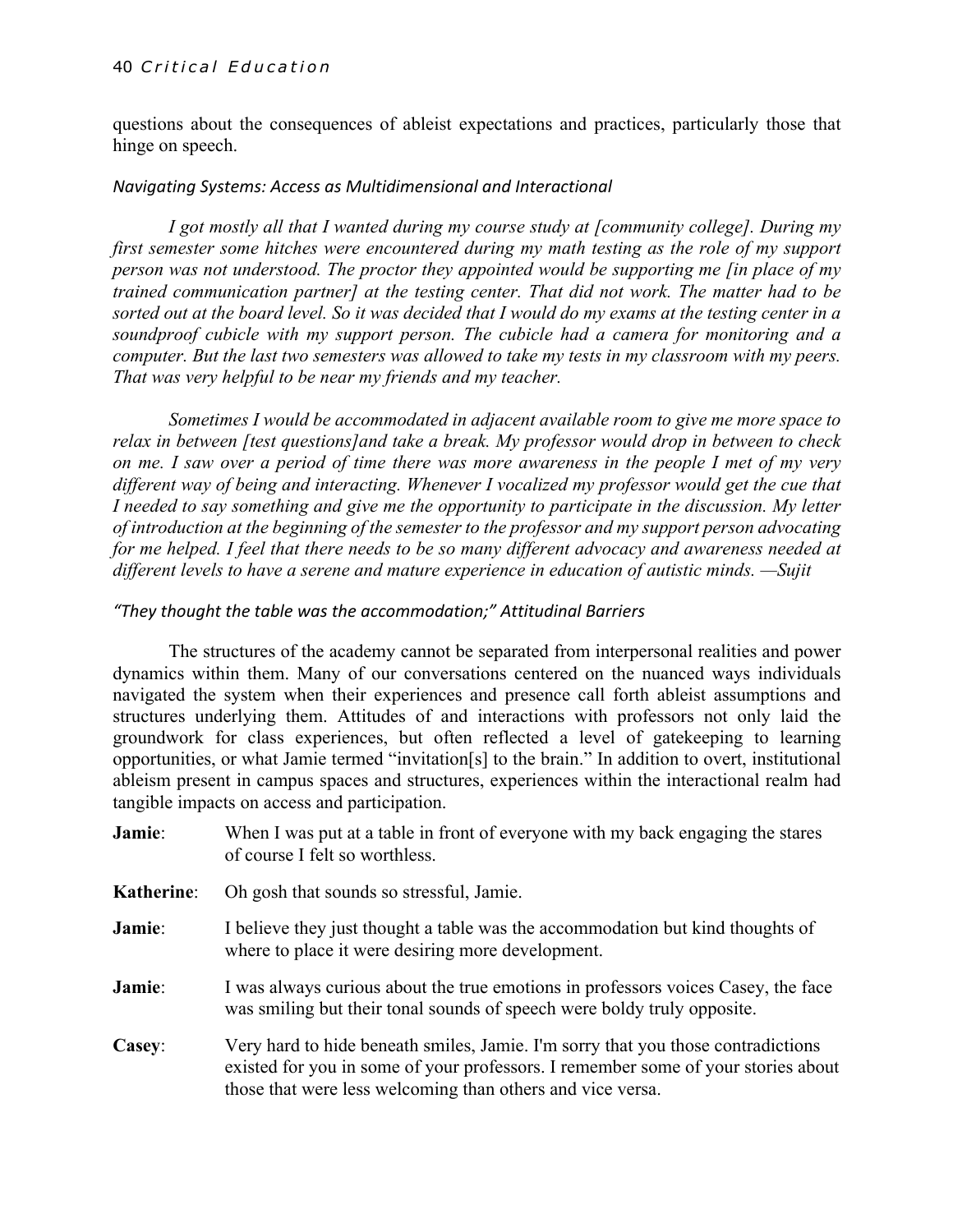| <b>Katherine:</b> | hat's an interesting point Jamie: trying to figure out professors' true intentions.<br>Sujit, do you ever struggle with that?                                                                                                                                                                                                          |  |
|-------------------|----------------------------------------------------------------------------------------------------------------------------------------------------------------------------------------------------------------------------------------------------------------------------------------------------------------------------------------|--|
| Jamie:            | Extra creative engaging to do well in those areas Case. i believe it takes strength.                                                                                                                                                                                                                                                   |  |
| Casey:            | agreed, Jamie. And like that phrase "creative engaging"truly an art, I feel, to<br>Do that.                                                                                                                                                                                                                                            |  |
| Sujit:            | I had good professors till now and they were very welcoming                                                                                                                                                                                                                                                                            |  |
| Casey:            | That's really great Sujit. It makes such a big difference.                                                                                                                                                                                                                                                                             |  |
| <b>Katherine:</b> | I always do better when i think someone believes in me.                                                                                                                                                                                                                                                                                |  |
| Jamie:            | Great grounding of reality is vital and at times i did very much wonder if i would<br>be strong enough. perhaps being a typer importantly forms a diverse opportunity<br>to move the freedom of your success. i mean that without that i really believe it<br>would be simpler to see success without dominating discourse of ability. |  |
| Katherine:        | Hey Jamie, can you say a little bit more about what you mean by [that]                                                                                                                                                                                                                                                                 |  |
| Jamie:            | Katherine i mean the issue is engaging their belief in my typing, this is where i<br>was clear about the voice of the professor. i knew if they were curious, connected<br>or confident.                                                                                                                                               |  |

Jamie highlighted the structural and interactional accessibility of classroom experiences, with roots in the realm of access as "only logistics" (Mingus, 2017). His account of "the table" revealed how efforts to retrofit space also brought to light assumptions and biases of those in power over the classroom, and underlined the inherent reverberations of such microaggressions on selfesteem (Keller & Galgay, 2010). Jamie noted that the "dominating discourse of disability" played into and emerged out of the contingency of his "success" on professors' willingness to accept his mode of communication.

Experiences like Jamie's illustrated that navigating access structures required a level of labor, often occurring between the lines of formal accommodation processes, in ways arguably antithetical to the purpose of such systems. Additional examples of this tension arose in conversations about securing access to accommodations like testing centers, along with support for communication, processing and performing in them. Access to testing centers is a common accommodation for college students with disabilities, granted through a process relying on disclosure and retrofitting (Dolmage, 2017). These centers offer space for completing work, sometimes coupled with extended time, use of a scribe, or other supports in what is perceived to be reduced distraction environments (Wolanin & Steele, 2004). Sujit and Jenn connected over experiences balancing needs for quiet space, provisions for questions read aloud and scribing, while also seeking options for movement, comfort and privacy that separate, compact rooms or cubicles typically did not offer. Both described self-advocating for adjustments to existing spaces. References to sensory experiences also threaded through such conversations about access and participation, often referenced as negotiating "personalities" of classrooms, or as reflections on emotions associated with campus spaces. For example, Jamie posed the question of whether "there will be a college taking the sensory issues in true understanding?" later expanding, "I wonder if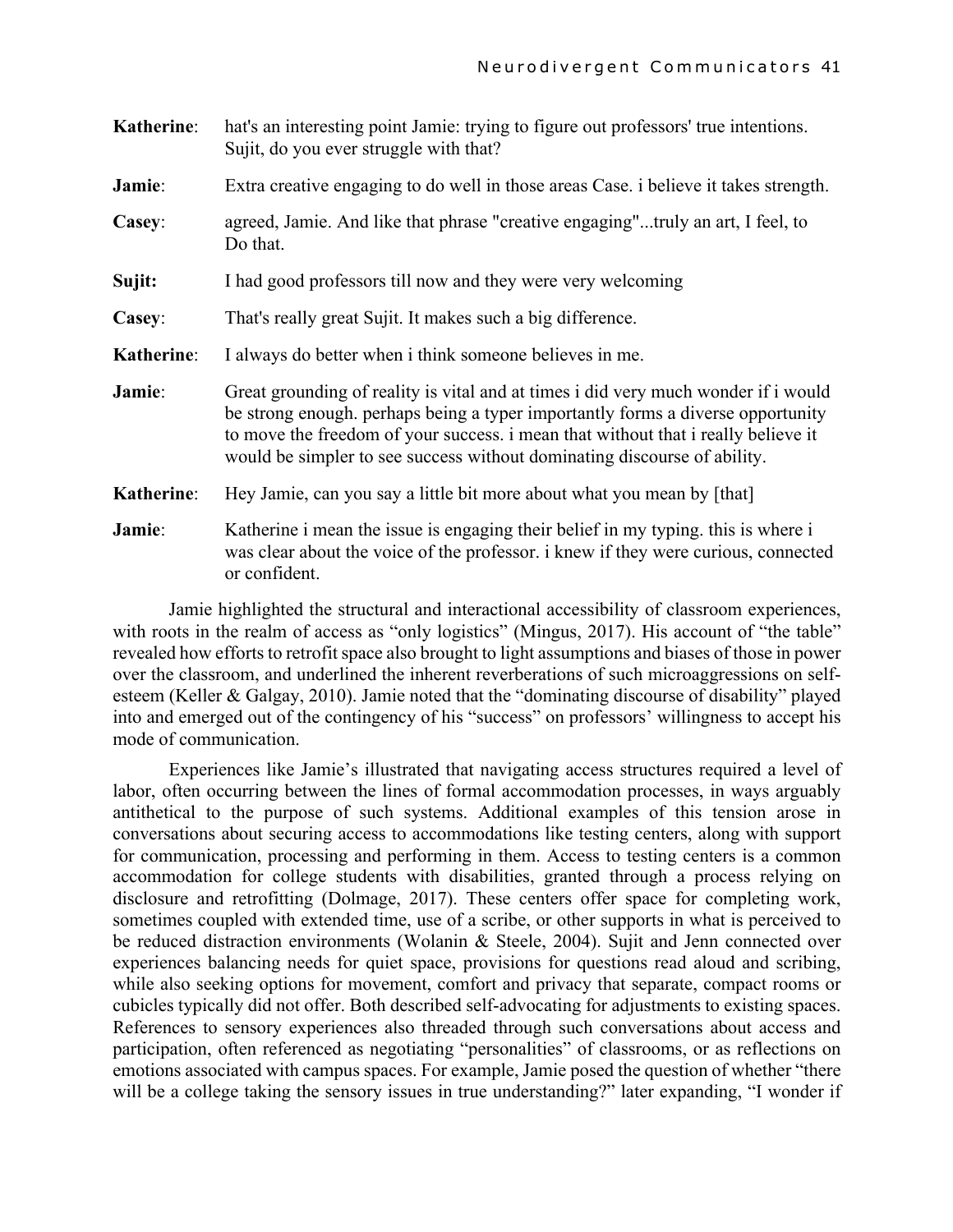we will always have to work so completely to overcome the sensory problem of the typical environment?" His wonderings captured the realities of environments designed without "true understanding" of neurodivergent ways of being, sensing, moving, (inter)acting, again highlighting the labor required for navigating systems designed around neurotypicality, raising questions of what, when and how spaces are truly accommodating or flexible, and for whom.

#### *"You were wise;" The Role of Support*

While Sujit described having "welcoming" professors, our conversations revealed additional layers to the interactional dynamics of his experiences. He emphasized the importance of having a highly trained, familiar support person accompany him from the start, to avoid barriers created by needing to build a relationship and skills with new communication partner, as well as professors and classmates.

| Sujit:     | Having [communication support from high school] to support me knowing me<br>so well helped                                                                                   |  |
|------------|------------------------------------------------------------------------------------------------------------------------------------------------------------------------------|--|
| Casey:     | Yes, you're totally right Sujit that is so helpful to have trusted supports in<br>place that already know you so you can focus on building new relationships with<br>others. |  |
| Jamie:     | Sujit you were wise to have [communication support] you greatly knew.<br>Mine had little knowledge but were lovely people.                                                   |  |
| Jamie:     | Sujit do you feel puzzlement of your typing from the professors?                                                                                                             |  |
| Sujit:     | Jamie I have not come across anyone who doubted my typing.                                                                                                                   |  |
| Jamie:     | learning Casey has never seemed as education but a form of invitation to the<br>brain.                                                                                       |  |
| Casey:     | love that, Jamie. So true.                                                                                                                                                   |  |
| Katherine: | well, you two really accepted your brains' invitations!                                                                                                                      |  |
| Sujit:     | In fact great belief in my confidence in my ability have made me the team leader<br>for presentations                                                                        |  |
| Jamie:     | feeling naturally pleased Sujit really that you are having wonderful<br>experiences                                                                                          |  |

In addition to supporting his access and participation, Sujit's communication support partner acted as a liaison with faculty, staff, and students unfamiliar with his ways of being and communicating. This arrangement allowed Sujit to focus energy on content and relationships. Sujit's support relationship reflects Mingus' (2011) notion of "access intimacy:" the "elusive, hard to describe feeling when someone else 'gets' your access needs. The kind of eerie comfort that your disabled self feels with someone on a purely access level" (para. 4). As Jamie noted, opportunities for consistent, familiar support were not typical of his college experience, but suggests an intentionality and perhaps lessons learned from the (his?) past.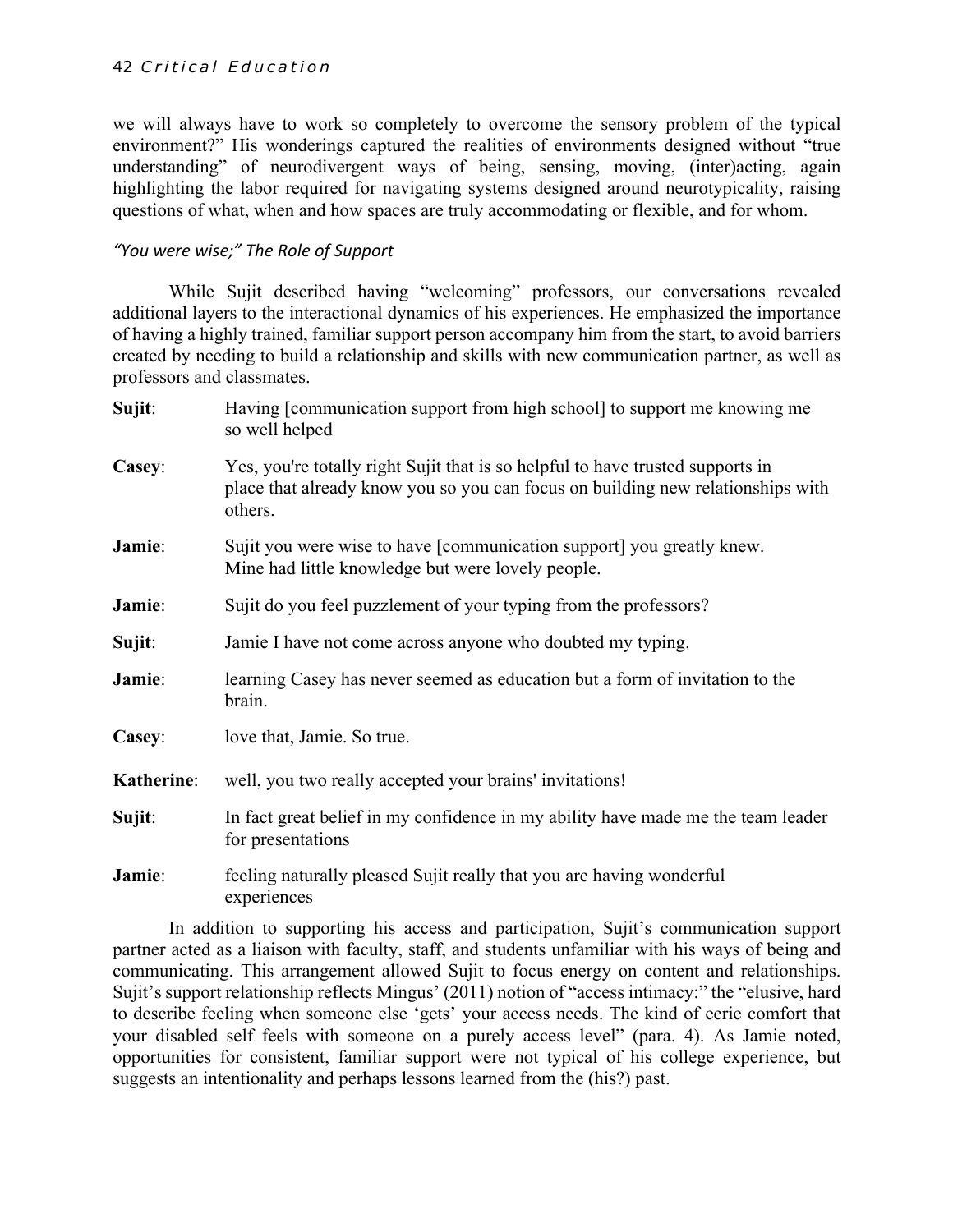Jamie later broadened the topic, turning a critical lens on consequences of both interactional and institutional ableism evident in the experiences discussed.

| Jamie:            | folks did this get heavy in your hearts? i mean to know many intelligent people<br>who had no invitation. |
|-------------------|-----------------------------------------------------------------------------------------------------------|
| <b>Katherine:</b> | I feel heavy for the years when people were sitting and waiting for their<br>invitations to arrive.       |
| Casey:            | I feel heavy in my heart about this too Jamie.                                                            |
| Sujit:            | That is so true Jamie I know lot of folks who are not lucky to get quality<br>education                   |
| Jamie:            | You are a person of journey and justice. we believe in ourselves but partnering is<br>vital.              |
| Sujit:            | There is still darkness in minds of people about people who are different                                 |

This heavy turn illustrated the individual and collective sense of urgency in disrupting systems built on narrow ideas of who can consume and produce knowledge.

#### *Controlling the Narrative: Decisions, Disclosures and Dynamics*

*I was seemingly always a curiosity to other students and professors, with using typed communication. I do get a yearning for it all to be just a normal part of life, but I necessarily have discovered that with typing and talking, it's better to speak in a private appointment with the professors. The Disability Services office sent a letter to each of my professors. This tells them that I will be typing in class and will have a communication assistant. I also send my own personal email to them describing that I may do stims in class and sometimes look distracted, but I am truly listening. I let them know it is difficult for me to do quick answers to questions at times, but I can give them the answer before the class is ended. I also ask them to please speak directly to me and not to my communication support person, and that I am always willing to engage honest discourse about my autism for greater understanding.*

*Inclusion in higher education is being all passionate among the capabilities to see people emotionally and not only for the different places of where we live within our bodies. Really, being able to see the structural normalcy in the efforts to meet the correct attention of supporting people with autism, it seems higher education is kind of ignoring the whole person and simply teaching to their disability. The passion must move to where real support is given in the life after the graduation. I think it feels mighty lost in the afterwards. I would desire a more rich and truthful engagement in the voices trying to say the correct words in their effort to be fundamentally inclusive.—Jamie*

#### *"The best of both worlds": Domains of disclosure*

Decisions about disclosure, identity, and educating others resonated throughout our conversations. While perspectives and experiences varied on these topics, they raised critical questions and highlighted the intersections of cultural, institutional, interactional, and personal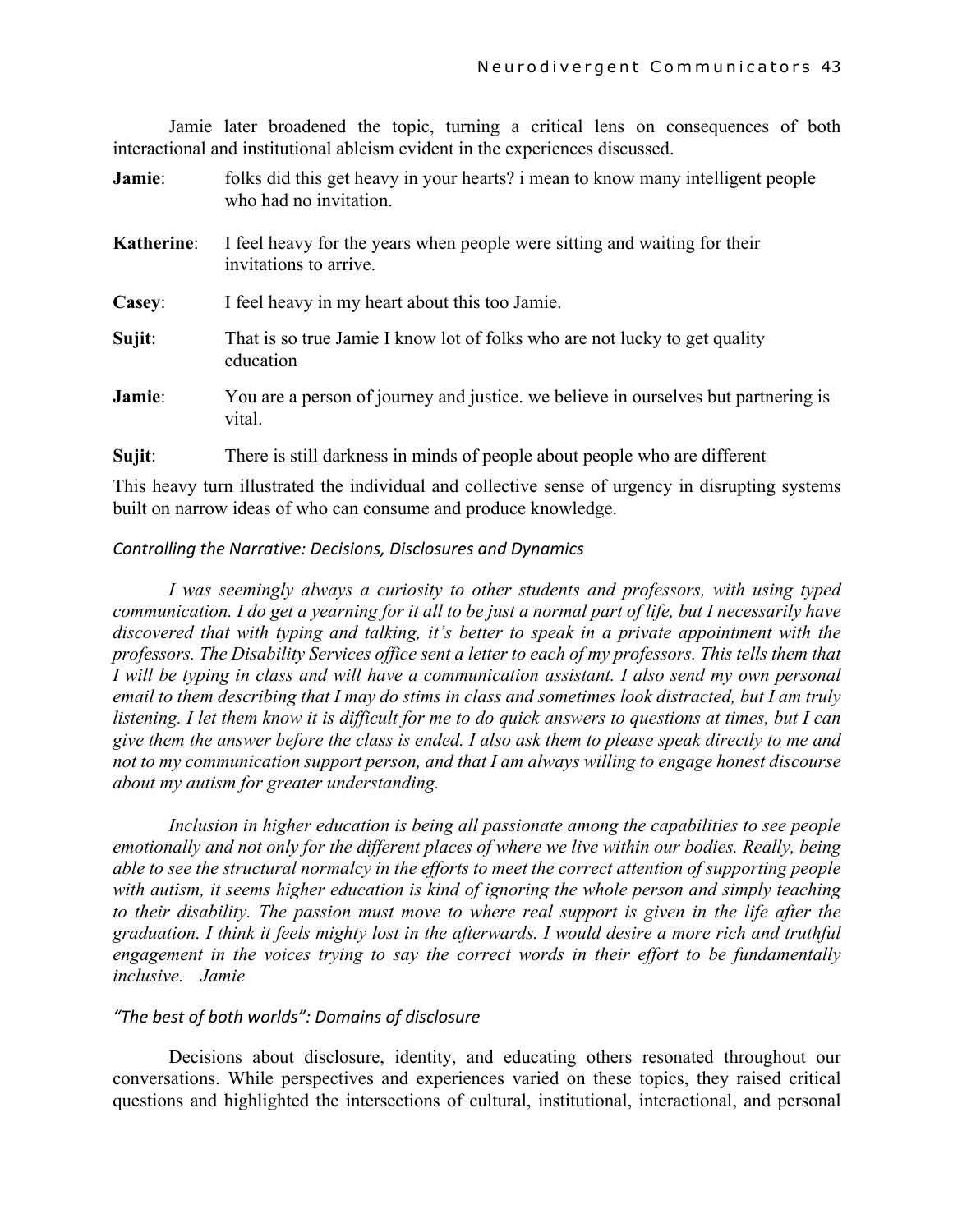levels of ableism impacting self-representation. Evidenced below, conversations centered the entanglement of disclosure decisions with tension between anonymity and flexibility offered by various course formats.

| <b>Katherine:</b> | online is a different "vibe" for sure.                                                                                                                          |  |  |
|-------------------|-----------------------------------------------------------------------------------------------------------------------------------------------------------------|--|--|
| Jamie:            | I liked online most of the time. I like to place my true thoughts there and felt more<br>open than in a classroom.                                              |  |  |
| Sujit:            | I too like online course that need intense thought                                                                                                              |  |  |
| Jamie:            | well there is no diverse way to look at people. we are all equal there it seems.                                                                                |  |  |
| Jenn:             | I only took one online class so trying to find the various paths to follow was<br>difficult                                                                     |  |  |
| Sujit:            | Last summer I took a writing course, Jamie, and I truly liked it                                                                                                |  |  |
| Jamie:            | now the reflection of it has me thinking the development of thinking to type was<br>easier really because the environment was so comfortable at home and quiet. |  |  |
| Casey:            | I always found that summertime lent itself to more creative kinds of writing so<br>took classes that allowed me to do that                                      |  |  |
| Sujit:            | Yes I liked there was enough time to ponder.                                                                                                                    |  |  |
| Jenn:             | No I loved the classroom with peers.                                                                                                                            |  |  |
| Sujit:            | Yes I do both, a mix every semester so I have best of both worlds [wink emoji]                                                                                  |  |  |

The interplay of identity, time, space, and relationships was evident in careful decisions and varied preferences about when, where, and at what pace to take courses. Underlying conversations about formats is an acknowledgement of choices around access, disclosure, and representation offered by online courses. As Jamie noted "we are all equal there it seems."

This thread of anonymity offered in some spaces more than others continued to weave through our hangouts related to the impact of course structures on (in)visibility of alternative communication access. In another conversation, Sujit shared he was "always open about my disability and communication method" and saw face-to-face classes as spaces to encourage "people to be more aware of the typed communication." Jenn honored his preferences, while adding: "That's fine. But I took advantage of not being known so I felt good about that." She later expanded: "It feels good for me to be me than when I walk into a class I feel they see my autism first...When online you cannot see my disability you just know my name and read my thoughts." As Sujit described, face-to-face classes offered occasions (necessity?) for self-advocacy. Online courses afforded Jenn opportunities *not to* disclose her disabilities, but rather navigate the virtual realm in the same manner as others, enabling disruption of disability as her master status. Here, decisions reflected varied preferences, but were acts of "rhetorical agency" (Kerschbaum, 2014), situating disclosure as an interactive, contextualized process.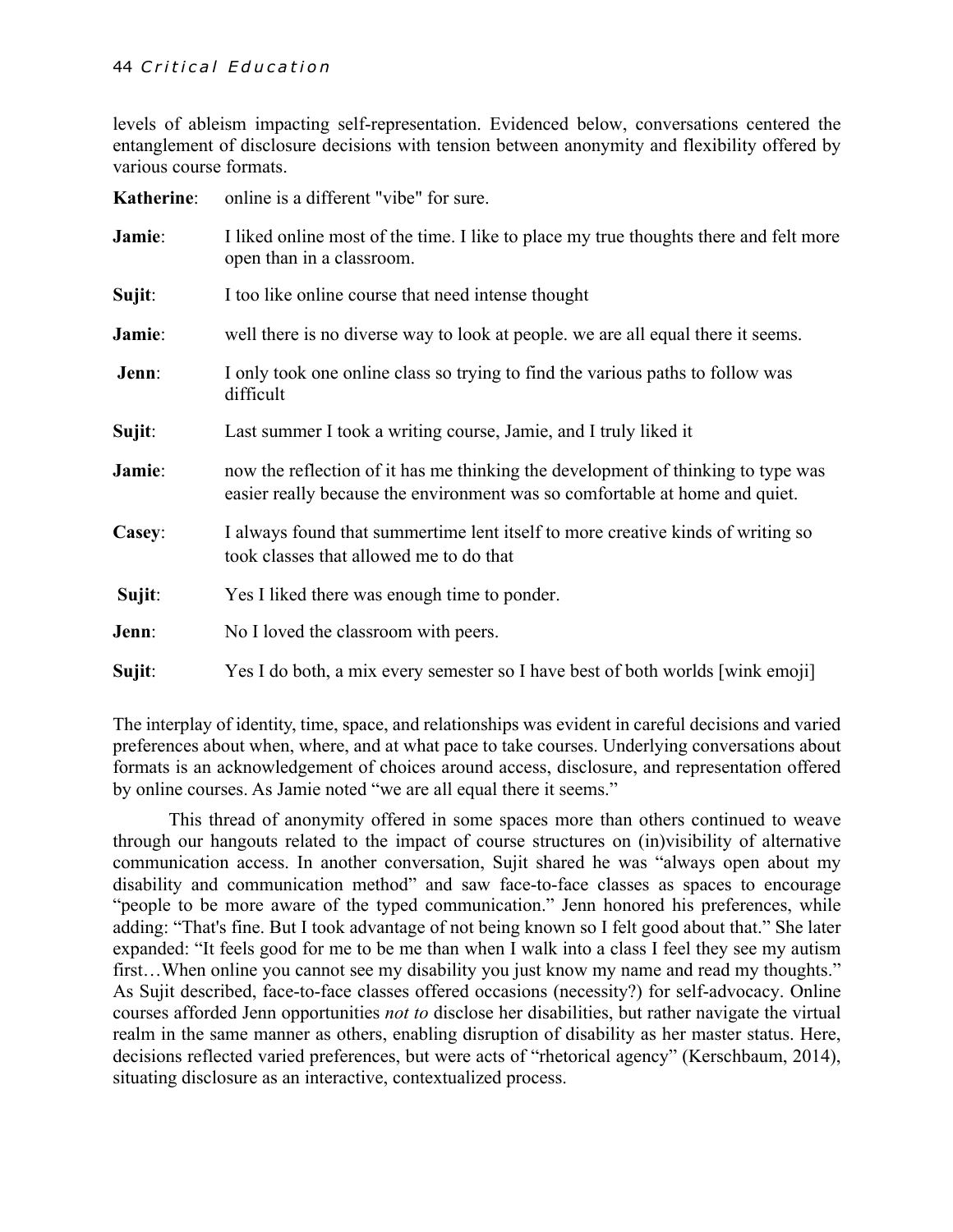#### *"I will vote to share…"; Tensions with teaching*

Sujit, Jamie, and Jenn often positioned their experiences as embodied counternarratives, ambassadors for neurodivergence and augmentative and alternative communication (AAC) even when that was not a mantle they chose to take on. While all described themselves as trailblazers and mentors, they also acknowledged that their roles were often blurred, and their presence brought forth occasions for educating others (Hillary, 2019). These expectations and labor were at times exhausting.

| Jamie:     | i was always teaching about myself and the autism. I emotionally got very tired of<br>that at times.                                                                                                                                        |  |
|------------|---------------------------------------------------------------------------------------------------------------------------------------------------------------------------------------------------------------------------------------------|--|
| Katherine: | My husband - always felt that too - that it was his responsibility to<br>"educate others" about what it was like to be Deaf.                                                                                                                |  |
| Jamie:     | perhaps that path in life Katherine is the path enjoyed as we feel worth. it made<br>me annoyed but proud of not giving up.                                                                                                                 |  |
| Katherine: | well put, Jamie.                                                                                                                                                                                                                            |  |
| Sujit:     | Yes educating others is always important to pave the way for others following us.<br>I had put in statements in my ipad that I would often play to the class.<br>To explain autism and why I needed support                                 |  |
| Jamie:     | Sujit what an excellent expression of reminding the people that you were boldly<br>a part of them                                                                                                                                           |  |
| Casey:     | That's seems like a great idea Sujit and a good way of preparing for the road<br>ahead based on your past experiences in new settings. What makes<br>you decide when the moment was right (or, ripe!) for sharing one of those<br>comments. |  |
| Jenn:      | Once or twice in my undergrad years. I agree the process for us constantly<br>explaining ourselves is a pain but having profs reading the wrong material about<br>[typing to communicate] I will vote to share the correct way yes?         |  |
| Jamie:     | Jenn i am not understanding your thought                                                                                                                                                                                                    |  |
| Casey:     | So by sharing yourself and experience, Jenn, it's like you were<br>providing another (more accurate) "reading" for them                                                                                                                     |  |
| Jenn:      | You are correct                                                                                                                                                                                                                             |  |
| Sujit:     | Profs start believing in us when they see us in action. I would be asked questions<br>many a time at the time of introducing myself.                                                                                                        |  |

Underlying this conversation is acknowledgment that while our inquiry group identified as collective allies in the fight for representation and belonging across neurodiverse experiences and communication modalities, those members who identified and/or performed in neurotypical ways could more easily choose when, how, and whom to engage in the work of teaching about and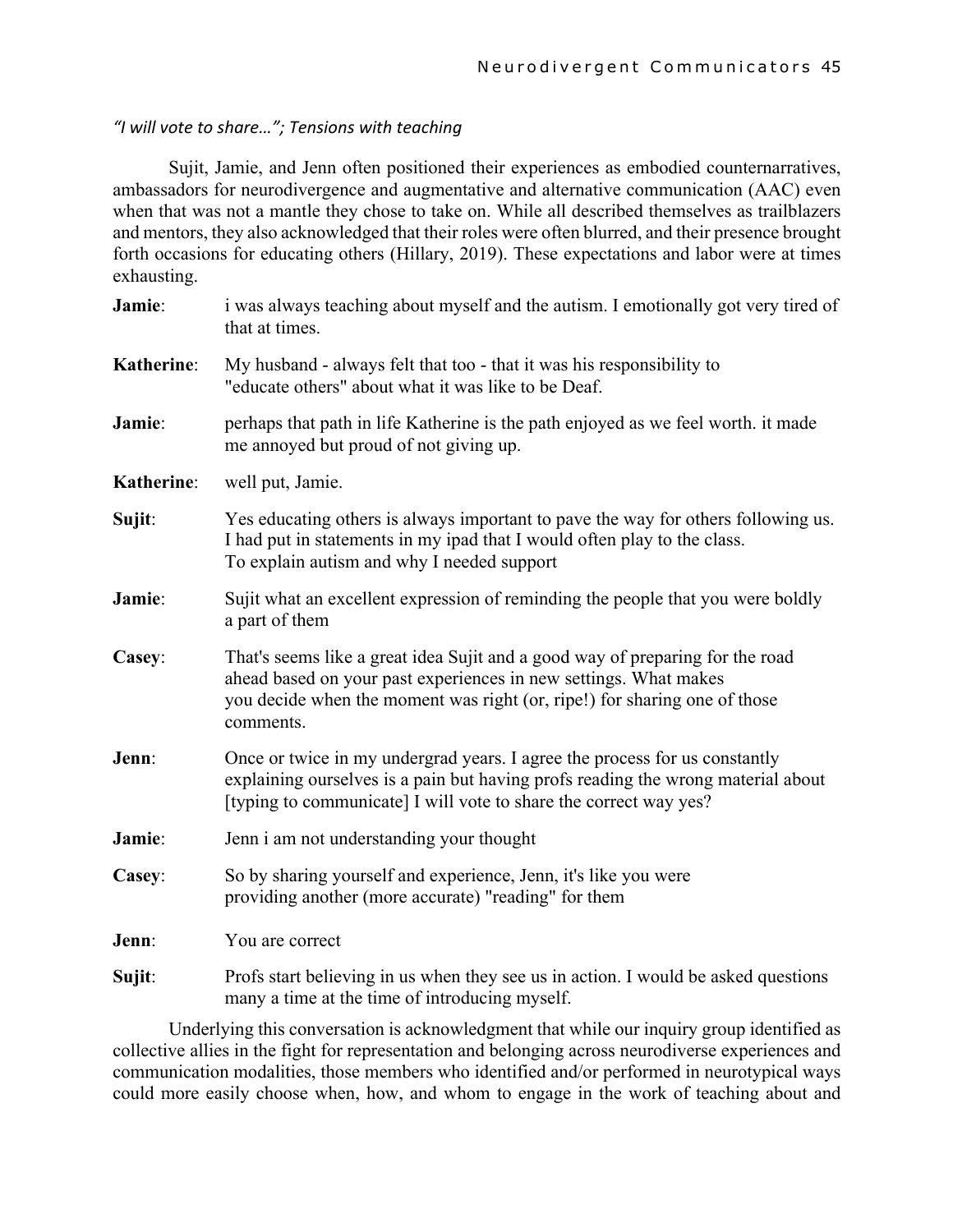fighting for communication and inclusion as social justice imperatives. This was particularly true in academic spaces rife with privilege for those whose ways of being, thinking and communicating have historically shaped, perpetuated and benefitted from the structures of higher education (Dolmage, 2017). For those in our group whose ways of being diverged from socially constructed norms, presence was often read as—and required energy for—resistance, calling for "expressions of reminding the people that [we are] boldly a part of them."

#### *Methods and Relationality: Negotiating Ableism in and out of the Academy*

*Throughout my doctoral studies I was fascinated by the "how" of research that purports to include disabled people as co-researchers, continually troubled by how to make meaning of my positionality as a non-disabled person (Vroman, 2019). As someone who also claims a feminist stance to scholarship, I value embodied knowledge and lived experience while also seeking ways to deconstruct traditional power dynamics that might otherwise serve to reinforce ableism in the academy. Davis (2000) proposes that due to our unique training and social location, there is a role for non-disabled academics (in this case, ethnographers) doing disability research where, "their expertise lies in their ability to produce writing which counters hegemonic discourses and their capacity to represent the complexity of people's lives through recognizing the importance of individual experience, culture and structure" (p. 203). Shakespeare (2006) attempts to bridge the gap between abled and disabled and notes that most non-disabled people doing this work have very close connections to the disability experience through family members, colleagues, friends, etc. and thus "have a stake in solving the disability problem" (p. 197). Though I bristle at what I assume is Shakespeare's slightly ironic use of the phrase "disability problem," as the partner of someone who identifies as Deaf and disabled (also a member of "the academy"), and friend of many disabled people, not least of those being the co-researchers in this work, I understand my role as that of disabled-adjacent accomplice. In fact, within our virtual hangouts space, the fact that our communication happened in the same way (we all received and expressed communication by reading and typing), resembled culturally Deaf spaces where "voices off" norms dictate the rules of communication and interaction. In spaces where Deaf people are the majority it's considered rude to speak rather than sign. There is something about not only shared language but shared communication modality that feels like it goes beyond allyship, approaching something that's perhaps yet-to-be-named. It reminds me of an instance a few years ago when my husband described me in a way that is still among one of the greatest compliments I've ever received. We were attending a social gathering and my husband introduced me to a Deaf acquaintance of his who, in noticing that I signed, asked if I was also Deaf. My husband told her I was Hearing, but then used a Deaf cultural term to characterize me thusly: "No, but she has a Deaf heart." I like the poetry and ambiguity of that sentiment, and understand my "Deaf heart" as a key facilitating factor in the success of our inquiry process and products. —Katherine*

Unique challenges arise when storied experiences cannot, or will not, be "told" through avenues traditionally constructed for doing so, particularly when those constructing the opportunities can and do primarily speak. For individuals who type to communicate, or require supports to access academic and social experiences, the project of qualitative researchers must be to change those dynamics (Ashby, 2011; Teachman et al., 2017). The *ability* to "articulate ideas…is [often] viewed as more important than the actual message itself" (Brunson & Loeb, 2011, Effects of a Medium para.1), centering methodological concerns about how research can fulfill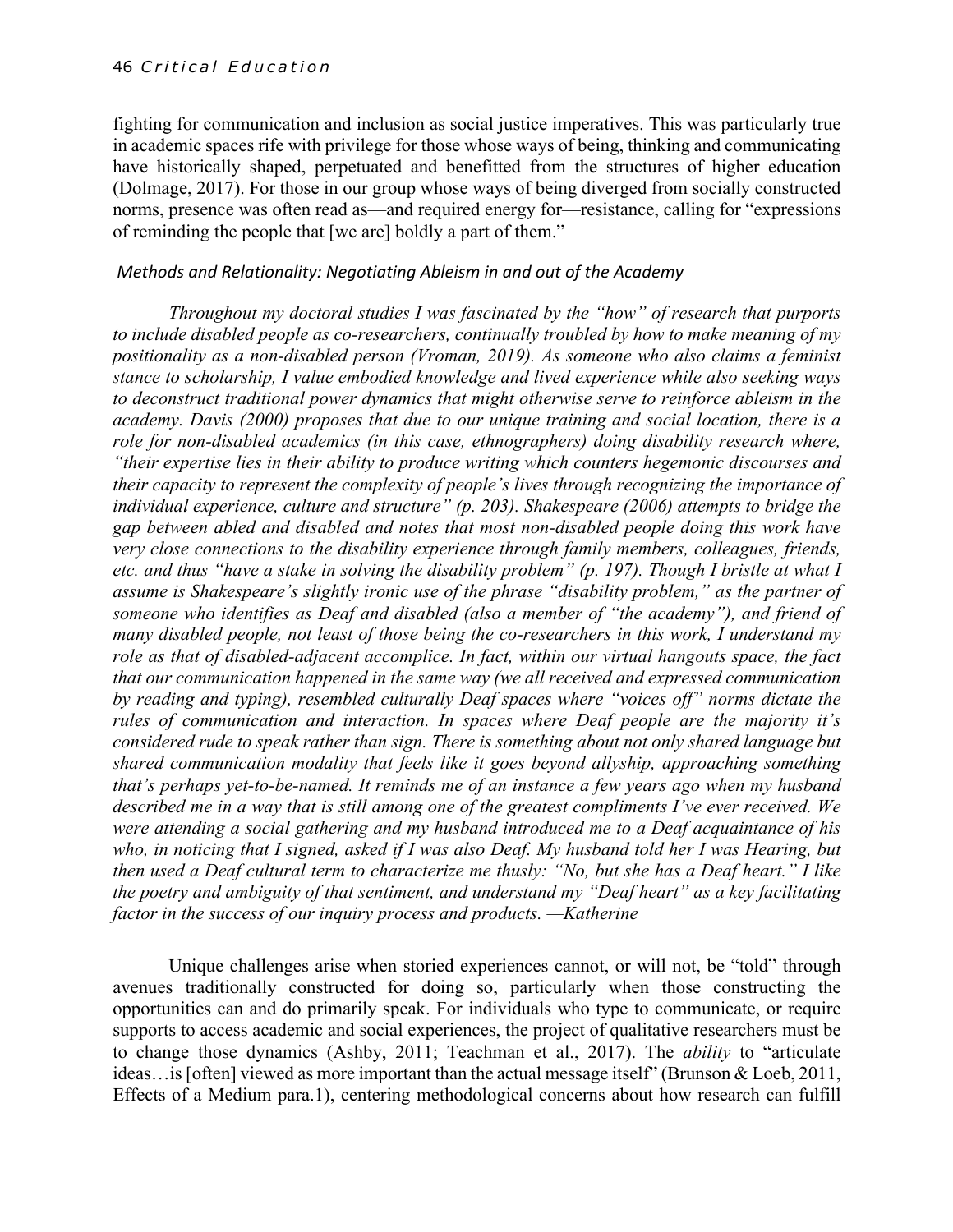participatory aims to authentically include disabled people as co-researchers (Goodley, 2014). Our analysis yielded salient findings about how Hangouts TM offered a means to advance shared understanding about college access for/by neurodivergent communicators, and the reciprocal functions of our specific co-constructed interspace. The virtual nature of our hangouts offered opportunities to resist narrow notions of the inquiry process and reconstruct "voice" as multimodal and multidimensional (Ashby, 2011; Brunson & Loeb, 2011; Mazzei & Jackson, 2009). We often discussed this modality, particularly regarding how chat-based conversation could level the communicative playing field and shift power dynamics that typically privileged speakers. The excerpt below began during a conversation about Jamie and Sujit's recent (familiar) experience in which speaking support people dominated conversations:

| Casey: | I wonder sometimes how much those who speak [i.e. communication partners]<br>take liberty with the "space" when they feel that part of their role is to get others'<br>attention, read or re-read comments, or provide verbal encouragement etc. |  |  |
|--------|--------------------------------------------------------------------------------------------------------------------------------------------------------------------------------------------------------------------------------------------------|--|--|
| Sujit: | Yes writing on the board could help                                                                                                                                                                                                              |  |  |
| Jamie: | I enjoy this i was truly thinking when you do not the physical structure you can<br>focus on more word developments                                                                                                                              |  |  |
| Sujit: | Hangout technology should be put to use                                                                                                                                                                                                          |  |  |
| Jamie: | This is very certainly cool to be talking in the reality of time isn't it                                                                                                                                                                        |  |  |
| Casey: | Might be worth a try, Sujit. Or any kind of way to reduce others' speaking.<br>Jamie, yes very cool. What do you mean by the reality of time?                                                                                                    |  |  |
| Jamie: | Great fun to try to think that voice people could be silent                                                                                                                                                                                      |  |  |

This moment exemplified our conversations about communicative and relational contexts, and the dynamics we collectively aimed to resist. We often discussed how our inquiry group served as a source of affinity and connection. Jamie characterized the space as "grounding", noting: "I really feel better when we talk. I am highly happy to hear our journeys of likeness and difference." Jenn highlighted the diversity present, commenting on enjoying "being together and we each have our own slant on the topic." Additional examples of the range of functions of this space served: Katherine leaned on the group in preparing to teach her first graduate course, and Casey sought support during career moves and postsecondary teaching, finding partnership in help and encouragement during change. These relationships contributed to collaboration and solidarity, marked by presentations across three campuses, undergraduate and graduate courses, a conference, shared meals, reflecting ways we engaged through the academy, and forged connections outside of it. Yet even as we acknowledge reciprocity, words fall short of capturing relationality within this group; the harder to describe aspects of this partnership, and our space, are perhaps the most important. You, reader, (do you?) (have to?) trust us. What is not captured in pages of an article are the ways that our relationships have grown out of/evolved into new dimensions of friendship, and continue to enrich each of our personal and professional lives, in addition to the academy.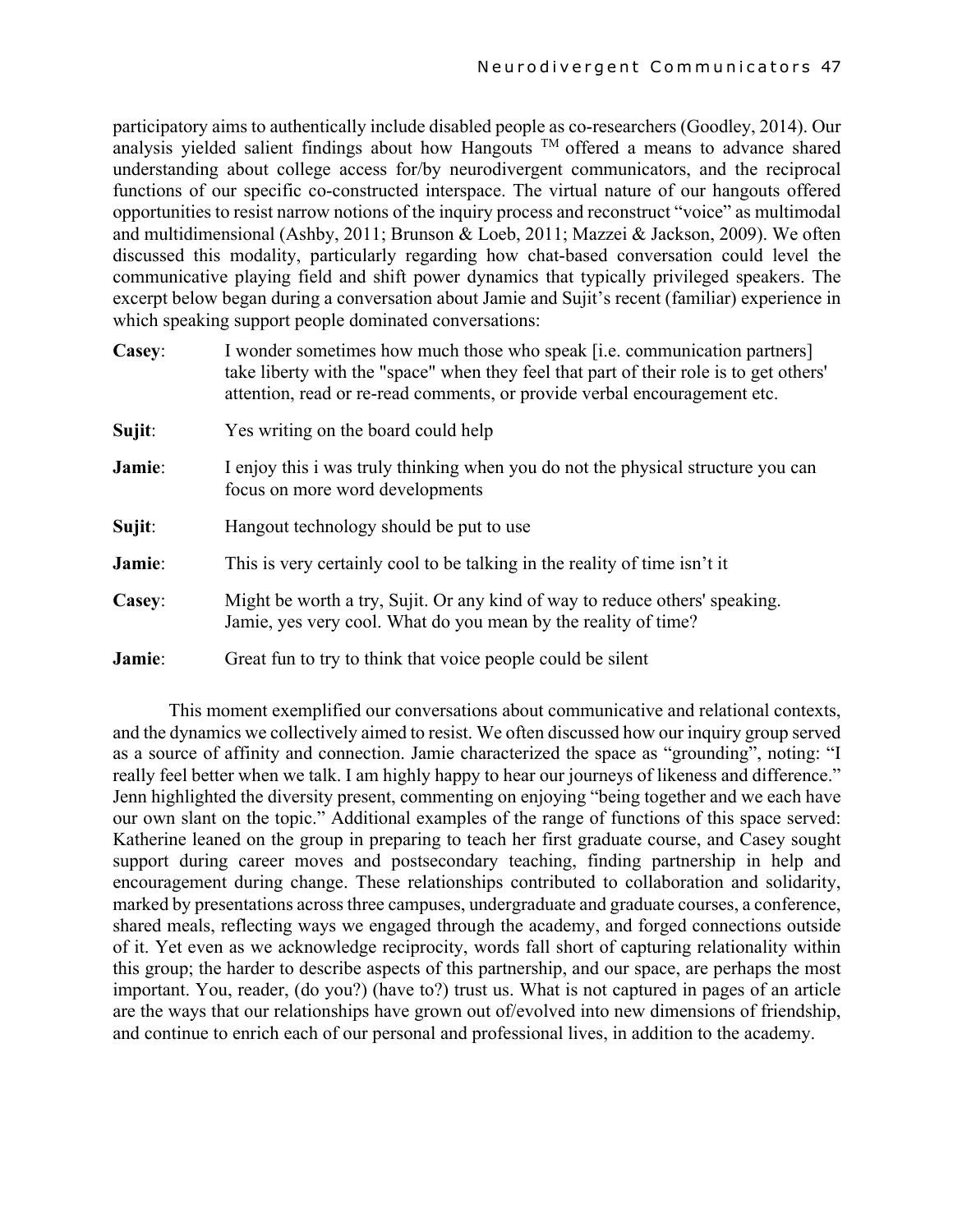#### **Discussion and Implications**

*This inquiry started in the midst of transitions; some of us were embarking upon getting to know—and being known through—new educational and professional contexts. Coming together for this project offered a means to navigating different, and distant spaces through consistency and connection with a familiar cadence and community. When an opportunity arose to pause, analyze, and write about our time as a group, it was evident we had a contribution to make about higher education experiences, but less clear how to convey and learn from the role of friendships, relationality and interdependence that make this work possible. As much as our experiences intersect through our inquiry, I was reminded through the writing process yet again that the systems in which we are situated (continue to) create barriers to fluid, multimodal, and neurodivergent representation reflective of us as a group of co-inquirers. The evolution and product of our work mirrors how we have wrestled with complexities around ourselves, one another, methodology, communication, ableist structures in which we operate, and discomfort of uncertainty. All we can conclude is that based on our time together, as well as our respective moral, academic and personal commitments, we did what we set out to do. We heeded Rolling & Brogden's (2009) advice to "make your acts of research to your own casts, and then take the risk of contributing your ways of doing to the constitution of a community of like-minded doing" trusting that "New ways of doing produce new habits of doing, which in turn produce transitions in our disciplinary states of mind and being" (p. 1147). Our storied conversations counter dominant narratives to put forth opposing viewpoints. They prove that the cycles and structures in which we are wrapped/rapt do not tell the whole story. Together we tell of/through unconventional and relational moments so that uncertainty around that which is difficult to hear/see/feel/do becomes just a bit less cogent and we all become a bit more curious about (how to seek, tell, and honor) the stories (and people) we/you/they think we already know*. *—Casey*

This inquiry centered experiences of college students and graduates who have forged paths in the academy and simultaneously sought to shape the work coming out of it. Our process of conversationally co-inquiring about higher education resists a system that too often marginalizes students and scholars with disabilities as knowers and knowledge producers (Taylor, 2018). As colleagues, friends, educators, and scholars navigating neurodivergent ways of being and interacting, we know the risks of privileging speech and perpetuating ableist communication norms (Ashby, 2011; Hehir, 2005). While we highlighted Jamie, Jenn, and Sujit's experiences traversing college landscapes, we also aimed to chart a new methodological course, together. Our intention was to dismantle methodological barriers by co-constructing an inquiry interspace around collective decisions and pivot on participation of individuals who have been systematically excluded from the academy, in an inquiry, incidentally, *about* their very presence in it.

Our conversations centered agency, friendship, affiliation, and advocacy against a backdrop of ableism. Revealed through illustrative moments, ableism at institutional, cultural, interpersonal, and personal levels intersect in/through the experiences of typing to communicate in college. We see this reflected in discussions around accommodations, space, and microaggressions grounded in the primacy of speech and unaided communication (Keller & Galgay, 2010). Our conversations consistently underlined the contingency of inclusion on communication; a link that relies heavily on and reproduces normative expectations of interaction, independence, and attitudinal gatekeeping. They also remind us that presence, alone, of neurodivergent communicators in ableist systems does not guarantee inclusion, or cultivate belonging. Our work and experiences suggest when positioned to navigate the "problem" of the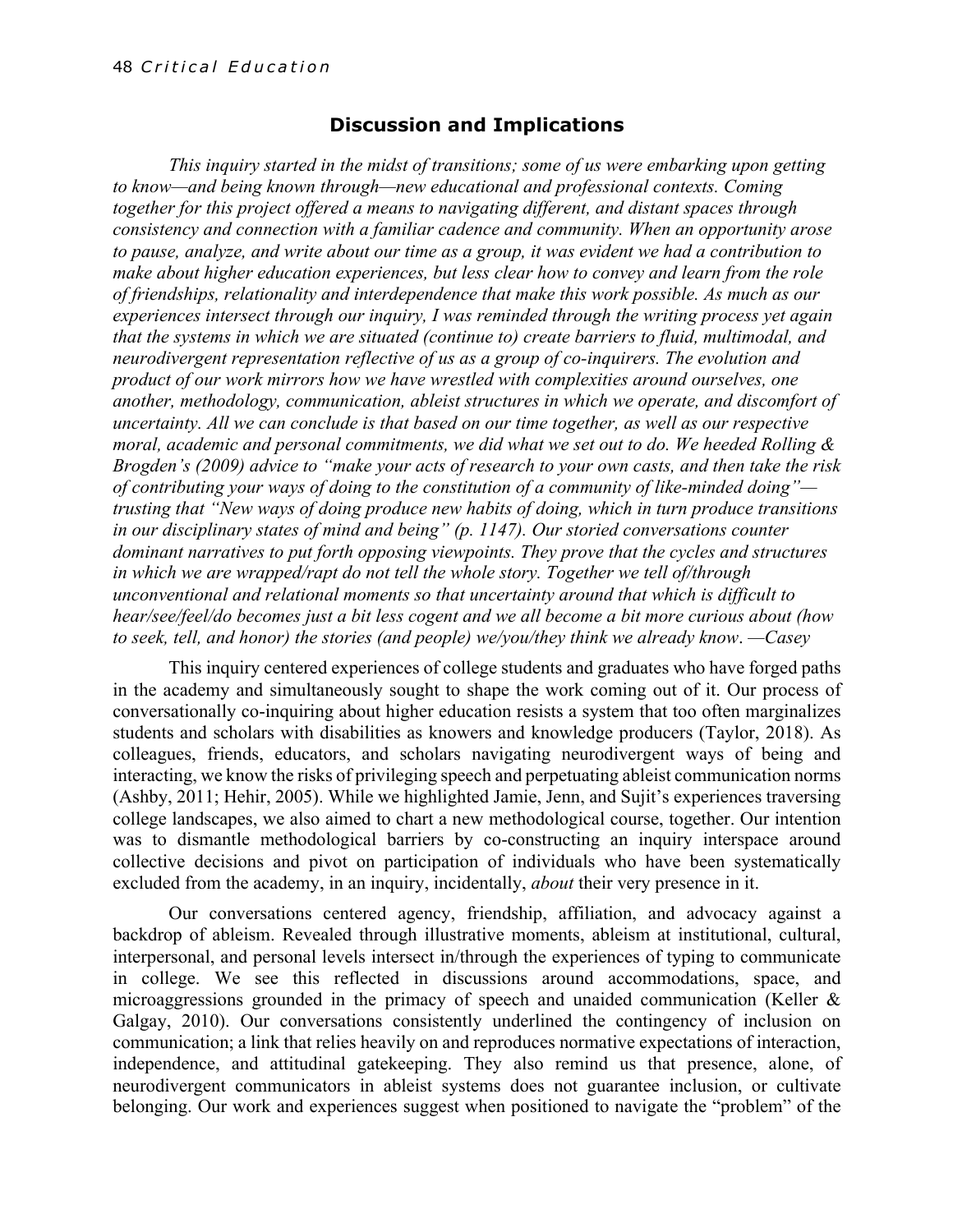academy's "typical environment," neurodivergent students who type to communicate are tasked to employ or develop: strategic approaches to interaction, rhetorical agency around disclosure (Kershbaum, 2014), and interdependence and relational selectivity, guided by or in search of access intimacy (Mingus, 2011). These efforts grew in resistance to ableism and out of necessity for the sustainability of presence in such spaces. We share our conversational, storied experiences to encourage those situated in/around the academy to actively name and resist ableism through practice and relationship (Dolmage, 2017; Yergeau et al., 2013). This could start with efforts to decenter speech in classrooms (virtual and face-to-face), teaching through AAC, and embedding choice in seating, organization, and especially expressive modalities across campus contexts.

We recognize that institutionalized ableism extends far beyond classrooms. Milner and Frawley (2018) articulate the ironies and, arguably, hypocrisies, with which we have wrestled in that participation requirements of theoretically "inclusive" research methods often exclude "harder to reach voices": those "whose subjectivities are communicated beyond the ordinary lexicon" (p. 4) and/or hinge on relationality and interdependence. For individuals whose ways of thinking, being, communicating, and (inter)acting fall outside the realm of socially constructed norms, simply claiming to include their voices, in research and higher education is not only insufficient, it may reproduce ableist conventions that excluded them from such spaces in the first place. If college is "a place to broaden perspectives, consider new ideas, and envision a world as it could be," (Ashby & Causton-Theoharis, 2012, p. 277) so too must work *about* college facilitate opportunities that heed and expand on experiences of students whose voices have been historically excluded, seek their collaboration across all phases of research, and challenge narrow notions of who belongs in the academy. We wonder: What might that scholarship look/sound/feel like? Who consumes it? These systems that we work to resist, are the same that position us/them/this inquiry on a path that screams for more traction. And even as this inquiry pushes boundaries of presence and participation in research, we have to ask: whose voices are we not considering? Who has not yet been able to demonstrate fluency with a form of communication that grants access to the tools of the academy? What other modes of participation and engagement could we (must we) envision?

We end with more questions than answers, yet know this work has implications for collaboration across communicative and neurocognitive diversity about experiences *within* higher educational spaces and research coming *out* of it. Woven throughout this inquiry are bedrocks for inclusive, participatory research: 1) Flexibility and creativity in data collection; 2) Constructing participation based on multiple modes of receptive and expressive communication; 3) Prioritizing consultation, transparency, and ownership of inquiry; 4) Reframing academic expectations, insisting on shared accessibility; 5) Allowing ample time for study design, data collection, analysis, and dissemination. Without establishing these principles as paramount, the academy will continue to propagate ableist structures and practices it purportedly aims to dismantle (Vroman, 2019). While we are hopeful about the possibilities inherent in these methodological implications, Jenn reminds of the necessity of continued vigilance: "…after I got my M.S. I realized that [special education] did not change greatly in twenty years. I was blown away and felt I was duped studying education." To ensure that our inquiry was not undertaken in vain, we argue that change requires breaking down doors of understanding to experiences, knowledge, ways of being and communicating across a spectrum of human diversity. We will not await "invitations to the brain" to arrive from the academy. Rather, we insist—through our storied conversations and relational commitments—that what, why, and how to make space, hinges on all of us, together. We/they/you/I belong. And partnership is vital.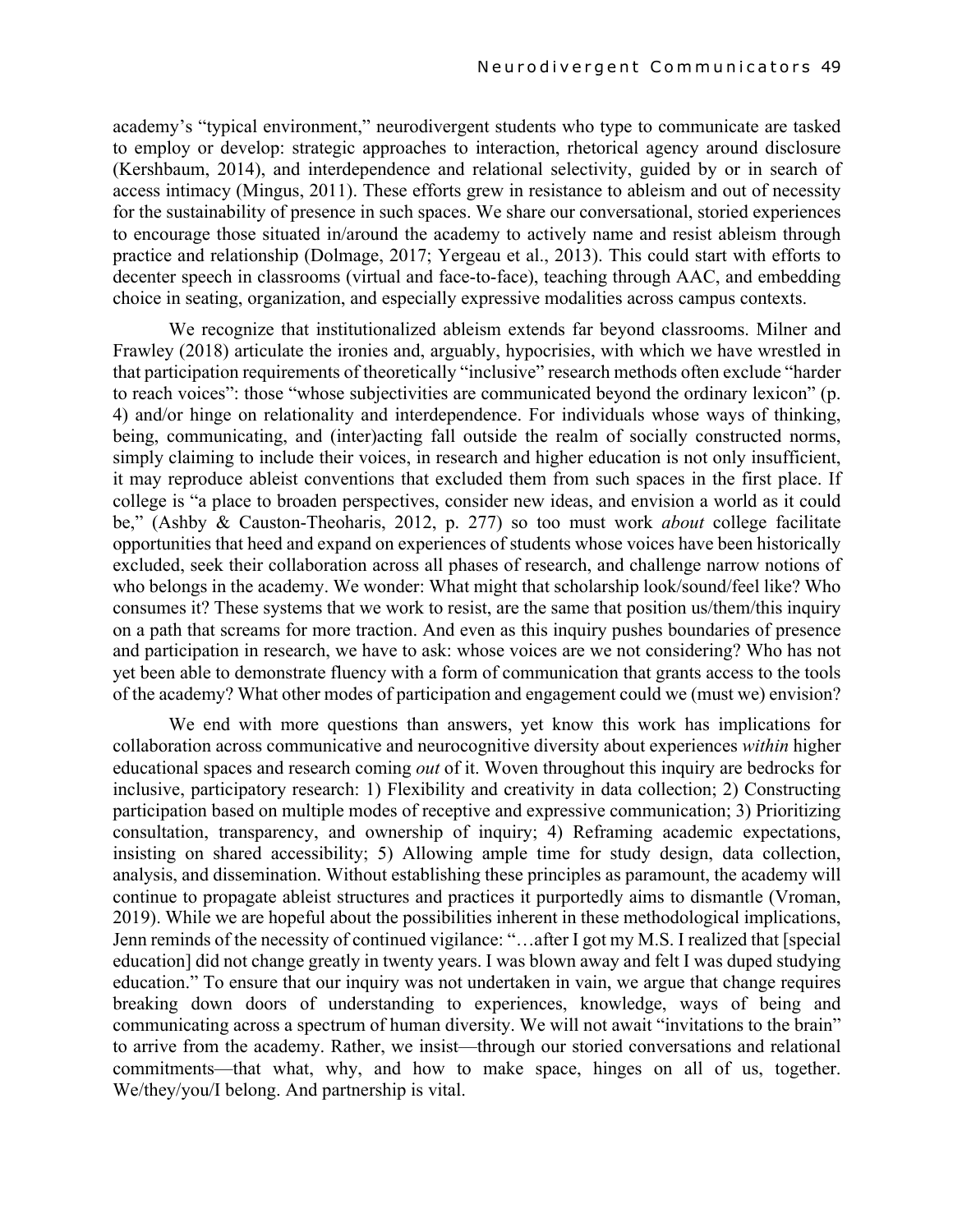#### **References**

- Austin, K., Peña, E.V., & Brennan, E. (2017). Promising instructional practices for college students with autism. *Currents in Teaching and Learning, 9*(2), 29-37.
- Ashby, C. (2011). Whose "voice" is it anyway? Giving voice and qualitative research involving individuals that type to communicate. *Disability Studies Quarterly*, *31*(4). Retrieved from: http://dsq-sds.org/article/view/1723/1771
- Ashby, C., & Woodfield, C. (2019). Honouring, Constructing and Supporting Neurodivergent
- Communicators in Inclusive Classrooms. In *Promoting Social Inclusion: Co-Creating Environments that Foster Equity and Belonging* (pp. 151-167). Emerald Publishing

Limited.

- Ashby, C. E. & Causton-Theoharis, J. (2012). "Moving quietly through the door of opportunity": Perspectives of college students who type to communicate. *Equity & Excellence in Education, 45*(2), 261-282. doi:10.1080/10665684.2012.666939
- American Psychiatric Association. (2013). Autism spectrum disorders. In *Diagnostic and statistical manual of mental disorders* (5th ed.).
- Bacon, J., Orsati, F., Floyd, S., Khater, H. (2017). "Friends give meaning to life": Reframing friendship for individuals with autism who type to communicate. *Review of Disability Studies: An International Journal*. 13(3).
- Biklen, D. (with Attfield, R., Bissonnette, L., Blackman, L., Frugone, A., Mukhopadhyay, T. R., Rubin, S., & Burke, J.). (2005). *Autism and the myth of the person alone.* New York, NY: NYU Press.
- Biklen, D. & Burke, J. (2006). Presuming competence*. Equity & Excellence in Education*, *39*(2), 166-175. doi:10.1080/10665680500540376.
- Biklen, D. (Producer) & Rosetti, Z. (Producer). (2005). My classic life as an artist: A portrait of Larry Bissonnette [Documentary]. United States
- Biklen, D. (Producer) & Wurzburg, G. (Director). (2010). *Wretches & Jabberers* [Documentary]. United States: State of the Art, Inc.
- Broderick, A. A., & Kasa-Hendrickson, C. (2006). "I am thinking that speech is asinine": Narrating complexities and rethinking the notion of "independence" in communication. *Equity & Excellence in Education*, *39*(2), 176-186.
- Brunson, J.L. & Loeb, M.E. (2011). Guest editor's introduction to special issue: Mediated communication. *Disability Studies Quarterly, 31*(4).
- Capozzi, S., Barmache, D., Cladis, E., Peña, E. V., & Kocur, J. (2019). The significance of involving nonspeaking autistic peer mentors in educational programs. *Autism in Adulthood, 1*(3), 170-172.
- Charlton, J. I. (1998). Nothing about us without us: Disability oppression and empowerment. Berkeley, CA: University of California Press.
- Clandinin, D. J. (Eds.) (2013) *Engaging in Narrative Inquiry.* Routledge.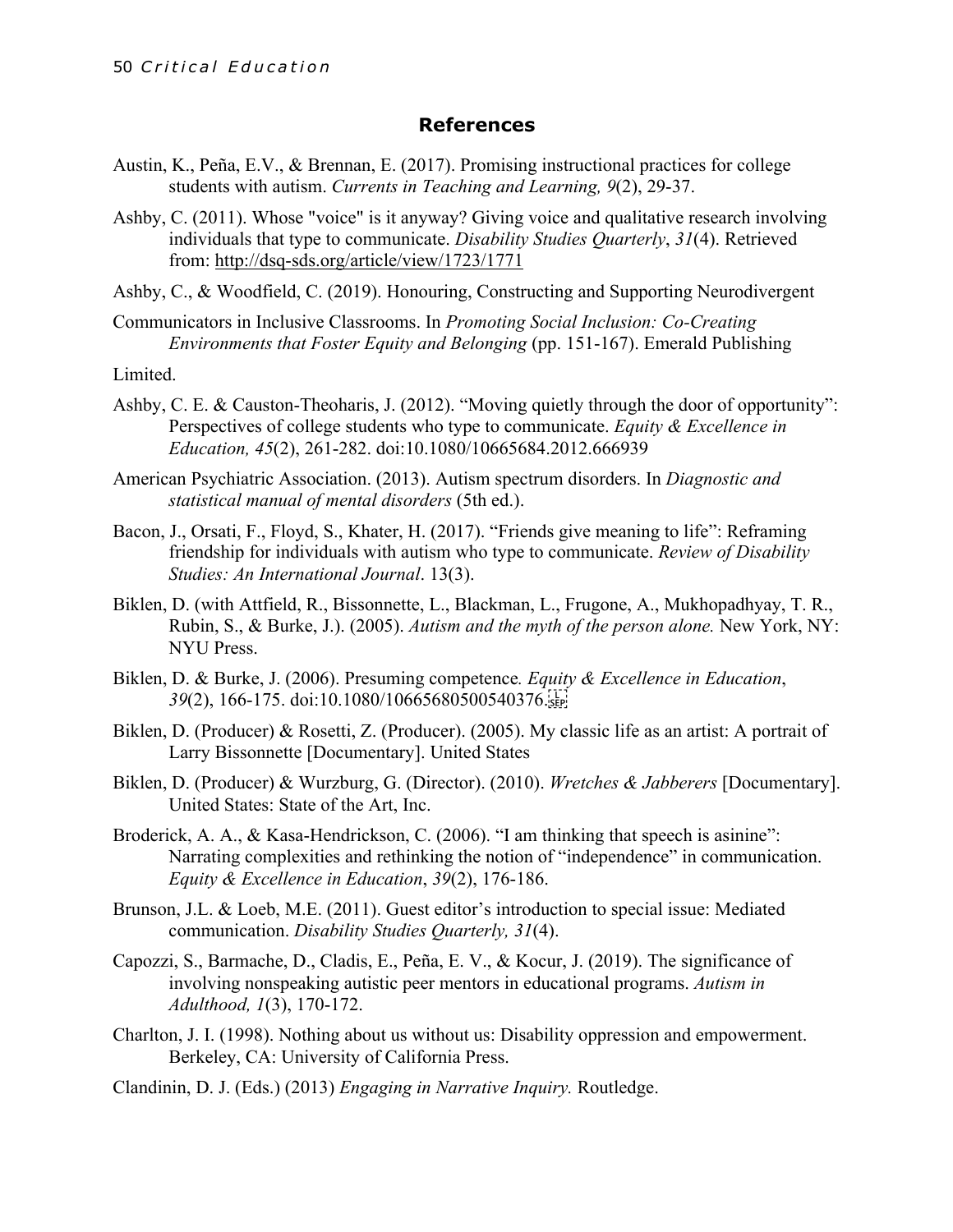- Davis, J.M. (2000). Disability Studies as Ethnographic Research and Text: Research strategies and roles for promoting social change? Disability & Society, 15:2, 191-206
- Dindar, K., Lindblom, A. & Kärnä, E. (2017) The construction of communicative (in)competence in autism: A focus on methodological decisions, *Disability & Society, 32*(6), 868-891.
- Dolmage, J. T. (2017). *Academic ableism: Disability and higher education*. University of Michigan Press.
- Donnellan, A. M., Hill, D. A., & Leary, M. R. (2013). Rethinking autism: implications of sensory and movement differences for understanding and support. *Frontiers in integrative neuroscience*, *6*, 124.
- Ellis, C., & Bochner, A. (2000). Autoethnography, personal narrative, reflexivity: Researcher as subject: In N. K. Denzin & Y.S. Lincoln (Eds.), *The Sage handbook of qualitative*
- *research* (2nd ed,. pp 733-768). Thousand Oaks, CA; Sage.
- Georgakopoulou, A. (2006). The other side of the story: Towards a narrative analysis of narratives-in-interaction. *Discourse Studies*, *8*(2), 235-257.
- Goodley, D. (2014). *Dis/ability studies: Theorising disablism and ableism*. Routledge.
- Grace, E. J., & Sequenzia, A. (2015) *Typed Words, Loud Voices.* Fort Worth, TX; Autonomous Press.
- Hehir, T. (2005). *New directions in special education: Eliminating ableism in policy and practice*. Harvard Education Press.
- Higashida, N. (2013). *The reason I jump: the inner voice of a thirteen-year-old boy with autism*. Knopf Canada.
- Hillary, A. (2019) Am I the curriculum?, *Curriculum Inquiry, 49*(4), 373-386, DOI:10.1080/03626784.2019.1664255
- Kerschbaum, S. (2014). On rhetorical agency and disclosing disability in academic writing. *Rhetoric Review, 33*(1), 55-71.
- Kerschbaum, S., Price, M. (2017). Forum: Centering disability in qualitative interviewing. *Research in the Teaching of English, 51*(5). Retrieved from http://www.ncte.org/journals/rte/issues/v52-1
- Keller, R. M., & Galgay, C. E. (2010). Microaggressive experiences of people with disabilities. Microaggressions and marginality: Manifestation, dynamics, and impact, 241-268.
- Kim, J. H. (2016). *Understanding narrative inquiry: The crafting and analysis of stories as research.* Los Angeles, CA: Sage.
- Kliewer, C., Biklen, D., Petersen, A. J. (2015). At the end of intellectual disability. *Harvard Educational Review, 85*(1), 1-28. doi:10.17763/haer.85.1.j260u3gv2402v576
- Lester, J. N., & Nusbaum, E. A. (2017). "Reclaiming" disability in critical qualitative research: Introduction to the special issue. *Qualitative Inquiry*, *24*(1), 3-7.
- Mazzei, L.A. & Jackson, A.Y. (2009). *Voice in qualitative inquiry. Challenging conventional, interpretive, and critical conceptions in qualitative research*. London: Routledge.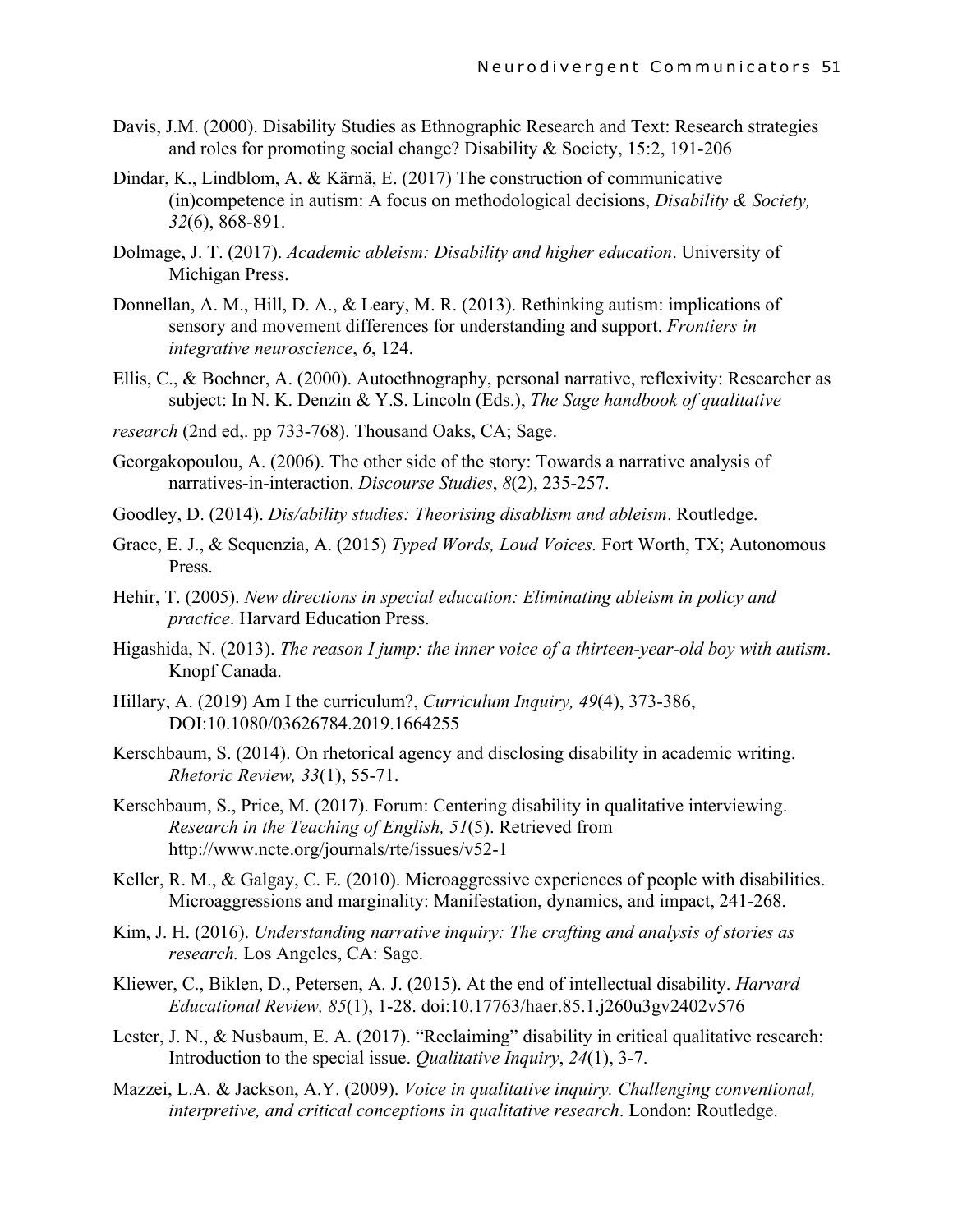- Milner, P., & Frawley, P. (2018). From 'on'to 'with'to 'by:'people with a learning disability creating a space for the third wave of Inclusive Research. *Qualitative Research*, 1468794118781385.
- Mingus, M. (2011). Access the Missing Link [blog post]. Retrieved from https://leavingevidence.wordpress.com/2011/05/05/access-intimacy-the-missing-link/
- Mingus, M. (2017). Access Intimacy, Interdependence and Disability Justice [blog post]. Retrieved from https://leavingevidence.wordpress.com/2017/04/12/access-intimacyinterdependence-and-disability-justice/
- Myers, B.A. (2019). *Autobiography on the spectrum: Disrupting the autism narrative.* New York: Teachers College Press.
- National Center for Education Statistics. (2010). *Number and percentage distribution of students enrolled in postsecondary institutions, by level, disability status, and selected student and characteristics: 2003–04 and 2007–08*. Retrieved from http://nces.ed.gov/programs/digest/d09/tables/dt09 231.asp
- Newman, L., Wagner, M., Cameto, R., & Knokey, A. (2009). *The Post-High School Outcomes of Youth With Disabilities up to 4 Years After High School: A Report From the National Longitudinal Transition Study-2 (NLTS2).*
- Peña, E. (2019). C*ommunication Alternatives in Autism.* Toplight Books.
- Rolling, J. H., & Brogden, L. M. (2009). Two hours or more away from most things: Re:writing
- identities from no fixed address. *Qualitative Inquiry, 15*(7), 1139-1154. doi:10.1177/1077800408314342
- Richardson, L. (1994). Writing: A method of inquiry. In N. Denzin & Y. Lincoln (Eds.), *Handbook of qualitative research*. (pp. 516-539). London, England: Sage.
- Rubin, S., Biklen, D., Kasa-Hendrickson, C., Kluth, P., Cardinal, D.N., & Broderick, A. (2001). Independence, participation, and the meaning of intellectual ability. *Disability and Society*, *16*, 415-429. doi:10.1080/09687590120045969
- Savarese, D. J. (2019). Coming to My Senses. *Autism in Adulthood*, *1*(2), 90-92.
- Savarese, R. J. (2013). Moving the field: the sensorimotor perspective on autism (Commentary on "Rethinking autism: implications of sensory and motor differences," an article by Anne Donnellan, David Hill, and Martha Leary). *Frontiers in Integrative Neuroscience*, *7*(6).
- Savarese, D. J. (Producer) & Rooy, R. (Director) (2017). *Deej* [Documentary]. Rooy Media and ITVS.
- Shakespeare, T. (2006). *Disability rights and wrongs.* Abingdon, OX: Routledge.
- Taylor, A. (2018). Knowledge citizens? Intellectual disability and the production of social meanings within educational research. Harvard Educational Review, 88(1), 1-25. https://doi.org/10.17763/1943-5045-88.1.1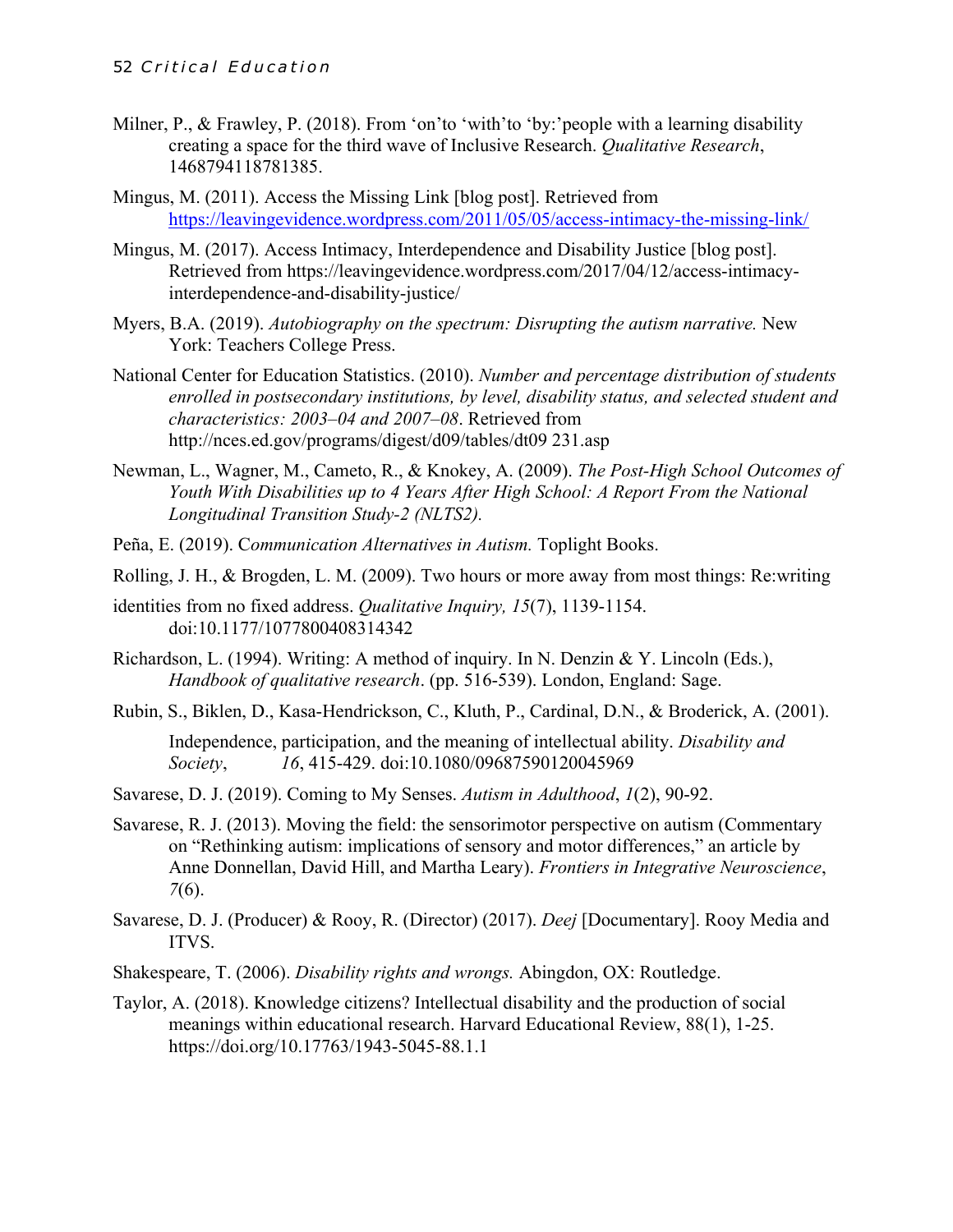- Teachman, G., McDonough, P., Macarthur, C., & Gibson, B. E. (2017). A critical dialogical methodology for conducting research with disabled youth who use augmentative and alternative communication. *Qualitative Inquiry*, *24*(1), 35-44.
- Torres, E. B., Brincker, M., Isenhower III, R. W., Yanovich, P., Stigler, K. A., Nurnberger Jr, J. I., ... & José, J. V. (2013). Autism: the micro-movement perspective. *Frontiers in integrative neuroscience*, *7*, 32.
- UN General Assembly, Convention on the Rights of Persons with Disabilities : resolution /
- adopted by the General Assembly, 24 January 2007, A/RES/61/106, available at:https://www.refworld.org/docid/45f973632.html [accessed 31 May 2019]
- Vroman, K.M.J, (2019). *"And then you can prove them wrong": The college experiences of students with intellectual and developmental disability labels.* (Unpublished doctoral dissertation). Syracuse University, Syracuse, NY.
- Walker, N. (2014*,* September 27). Neurodiversity: Some Basic Terms & Definitions. [blog]. Retrieved from: https://neurocosmopolitanism.com/neurodiversity-some-basic-termsdefinitions/
- Wolanin, T. R., & Steele, P. E. (2004). Higher education opportunities for students with disabilities: A primer for policymakers. Washington, DC. The Institute for Higher Education Policy.
- Woodfield, C.L. (2016). *"Blazing trails, being us: A narrative inquiry with five high school students with autism who type to communicate"*. (Doctoral dissertation). Retrieved from: https://surface.syr.edu/etd/461
- Wurzburg, G. (Director) (2004). *Autism is a world* [Documentary]. United States: CNN Productions and State of the Art, Inc.
- Yergeau, M., Brewer, E. Kerschbaum, S., Oswal, S., Price, M., Salvo, M. Selfe, C. & Howes, F. (2013). Multimodality in motion: Disability and kairotic spaces. *Kairos 18*(1) (2013).
- Zisk, A.H. & Dalton, E. (2019). Augmentative and alternative communication for speaking autistic adults: Overview and recommendations. *Autism in Adulthood, 1(*2), 93-100. doi: 10.1089/aut.2018.0007